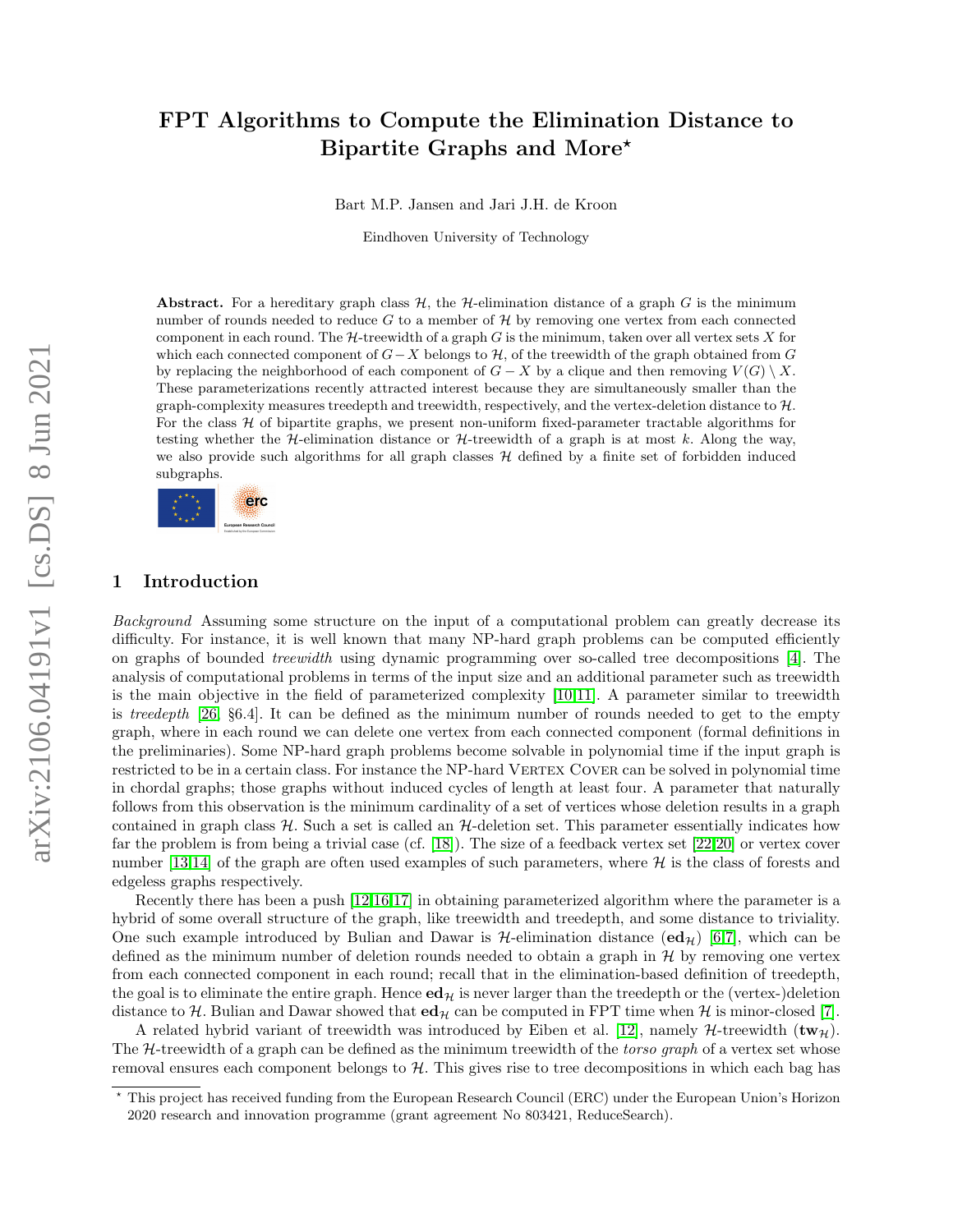size at most  $k + 1$ , apart for an arbitrarily large set of vertices that occurs in no other bags and induces a subgraph from H. Similarly as before,  $\mathbf{tw}_{\mathcal{H}}(G)$  is not larger than  $\mathbf{tw}(G)$  or the deletion distance from G to H. For minor-closed graph classes  $\mathcal H$  it can be shown that graphs of  $\mathcal H$ -treewidth at most k are minor-closed and therefore characterized by a finite set of forbidden minors. This leads to non-uniform algorithms to recognize graphs of  $H$ -treewidth at most k for minor-closed  $H$  using the Graph Minor algorithm [\[29\]](#page-12-1).

Apart from minor-closed families  $H$ , some isolated results are known about FPT algorithms to compute  $ed_{\mathcal{H}}$  and  $tw_{\mathcal{H}}$  exactly, parameterized by the parameter value. In recent work, Agrawal and Ramanujan [\[2\]](#page-10-3) give an FPT algorithm to compute the elimination distance to a cluster graph, as part of a kernelization result using the corresponding structural parameterization. Eiben et al. [\[12\]](#page-11-7) show that when  $\mathcal{H}$  is the class of graphs of rankwidth at most c for some constant c, then  $\mathbf{tw}_{\mathcal{H}}$  is FPT. Bulian and Dawar [\[6\]](#page-10-1) considered the elimination distance to graphs of bounded degree  $d$  and gave an FPT approximation algorithm. Lindermayr et al. [\[23\]](#page-11-10) showed that the elimination distance of a planar graph to a bounded-degree graph can be computed in FPT time. Very recently, Agrawal et al. [\[1\]](#page-10-4) obtained non-uniform FPT algorithms for computing the elimination distance to any family  $H$  defined by a finite number of forbidden induced subgraphs, thereby settling the case of bounded-degree graphs as well.

Results and techniques We show that  $\mathbf{tw}_{\mathcal{H}}$  and  $\mathbf{ed}_{\mathcal{H}}$  are non-uniformly fixed parameter tractable parameterized by the solution value when  $H$  is the class of bipartite graphs. As a side-product of our proof, we show that  $\mathbf{tw}_{\mathcal{H}}$  is non-uniformly FPT when H is defined by a finite number of forbidden induced subgraphs, generalizing the results of Agrawal et al. [\[1\]](#page-10-4) for  $ed_{\mathcal{H}}$ . The non-uniformity of our algorithms stems from the use of a meta-theorem by Lokshtanov et al. [\[24,](#page-11-11) Theorem 23] which encapsulates the technique of recursive understanding. This theorem essentially states that for any problem expressible in Counting Monadic Second Order (CMSO) logic, the effort of classifying whether the problem is in FPT is reduced to inputs that are  $(s, c)$ -unbreakable (formally defined later). The theorem allows us to use the technique of *recursive* understanding in a black box matter, leading to a streamlined proof at the expense of obtaining non-uniform algorithms. We believe that uniform algorithms can be obtained using the same approach by implementing the recursive understanding step from scratch and deriving an explicit bound on the sizes of representatives for the canonical congruence for  $\mathbf{ed}_{\mathcal{H}}$  and  $\mathbf{tw}_{\mathcal{H}}$  on t-boundaried graphs. As the running times would not be practical in any case, we did not pursue this route.

Our proof is independent of that of Agrawal et al. [\[1\]](#page-10-4), but is based on an older approach inspired by the earlier work of Ganian et al. [\[17\]](#page-11-9) that contains similar ideas. The key ingredient for our work is the insight that the approach based on recursive understanding used by Ganian et al. [\[17\]](#page-11-9) to compute a hybrid parameterization for instances of constraint satisfaction problems, can be applied more generally to aid in the computation of  $ed_{\mathcal{H}}$  and  $tw_{\mathcal{H}}$ . We can lift one of their main lemmas to a more general setting, where it roughly shows that given a  $(s(k), 2k)$ -unbreakable graph G (definitions in Section [2\)](#page-1-0) and a deletion set X from G to H that is a *subset* of some (unknown) structure that witnesses the value of  $\mathbf{tw}_{\mathcal{H}}$  or  $\mathbf{ed}_{\mathcal{H}}$ , we can determine in FPT time whether such a witness exists. This allows  $ed_{\mathcal{H}}$  and  $tw_{\mathcal{H}}$  to be computed in FPT time if we can efficiently find a deletion set with the stated property. For families  $H$  defined by finitely many forbidden induced subgraphs, a simple bounded-depth branching algorithm suffices. Our main contribution is for bipartite graphs, where we show that the relation between odd cycle transversals and graph separators that lies at the heart of the iterative compression algorithm for OCT [\[27\]](#page-12-2), can be combined with the fact that there are only few minimal  $(u, v)$ -separators of size at most  $2k$  in  $(s(k), 2k)$ -unbreakable graphs, to obtain an H-deletion set with the crucial property described above.

Related work Hols et al. [\[19\]](#page-11-12) used parameterizations based on elimination distance to obtain kernelization algorithms for VERTEX COVER.

In recent work [\[21\]](#page-11-13), a superset of the authors gave FPT algorithms to *approximate*  $ed_{\mathcal{H}}$  and  $tw_{\mathcal{H}}$  for several classes  $H$ , including bipartite graphs and all classes defined by a finite set of forbidden induced subgraphs. That work employed completely different techniques than used here, and left open the question whether the parameters can be computed exactly in FPT time.

## <span id="page-1-0"></span>2 Preliminaries

We consider simple undirected graphs without self-loops. The vertex and edge set of a graph G are denoted by  $V(G)$  and  $E(G)$  respectively. When the graph is clear from context, we denote  $|V(G)|$  by n and  $|E(G)|$  by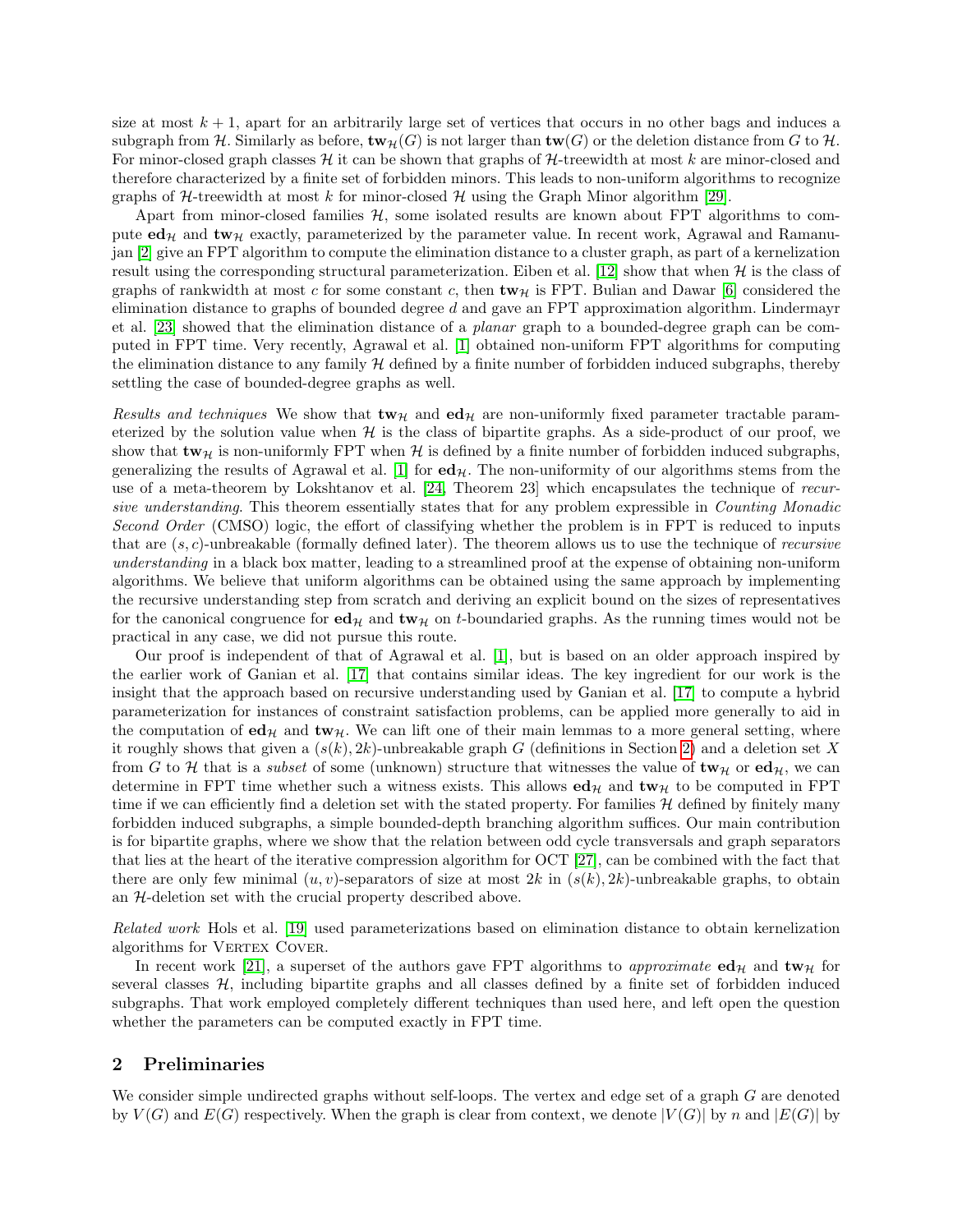m. For each  $X \subseteq V(G)$ , the graph induced by X is denoted by G[X]. We denote  $G[V(G) \setminus X]$  by  $G-X$ , and write  $G-v$  instead of  $G-\{v\}$ . The open and closed neighborhoods of  $v \in V(G)$  are denoted  $N_G(v)$  and  $N_G[v]$ respectively. For  $X \subseteq V(G)$ ,  $N_G[X] = \bigcup_{v \in X} N_G[v]$  and  $N_G(X) = N_G[X] \setminus X$ . The subscript G is omitted if it is clear from context. The graph obtained from G by contracting an edge  $e = \{u, v\} \in E(G)$  is the graph obtained by deleting u and v and inserting a new vertex that is adjacent to all of  $(N_G(u) \cup N_G(v)) \setminus \{u, v\}.$ A graph  $H$  is a minor of  $G$ , if it can be obtained from a subgraph of  $G$  by a number of edge contractions. A parameter is a function that assigns an integer to each graph. A parameter f is minor-closed if  $f(H) \leq f(G)$ for each minor H of G. The connected components of G are denoted by  $\operatorname{cc}(G)$ . A set  $Y \subseteq V(G)$  is an H-deletion set if  $G - Y \in \mathcal{H}$ . A graph class H is hereditary if it is closed under vertex deletion, that is, if  $G \in \mathcal{H}$ , then for every induced subgraph F of G it holds that  $F \in \mathcal{H}$ . In this work we restrict ourselves to hereditary graph classes. A proper c-coloring of a graph is a function  $f: V(G) \to [c]$  such that for every  $\{u, v\} \in E(G)$  it holds that  $f(u) \neq f(v)$ . A graph is bipartite if and only if it has a proper 2-coloring. For sets  $X, Y \subseteq V(G)$ , we say that  $S \subseteq V(G)$  is an  $(X, Y)$ -separator if the graph  $G-S$  does not contain a vertex  $u \in X \setminus S$  and  $v \in Y \setminus S$  in the same connected component.

A parameterized problem  $\Pi$  is a subset  $\Sigma^* \times \mathbb{N}$  for some finite alphabet  $\Sigma$ . A parameterized problem is non-uniformly fixed-parameter tractable (FPT) if there exists a fixed d such that for every fixed  $k \in \mathbb{N}$ , there exists an algorithm that determines whether  $(x, k) \in \Pi$  in  $\mathcal{O}(|x|^d)$  time. (Hence there is a different algorithm for each value of  $k$ .)

#### 2.1 Treewidth

**Definition 1.** A tree decomposition of a graph G is a pair  $(T, \{X_t\}_{t\in V(T)})$ , where T is a tree and each  $t \in V(T)$  is assigned a vertex subset  $X_t \subseteq V(G)$ , such that the following holds:

- 1. For every  $\{u, v\} \in E(G)$ , there exists  $t \in V(T)$  with  $\{u, v\} \subseteq X_t$ .
- 2.  $\bigcup_{t \in V(T)} X_t = V(G)$ .
- 3. For every  $v \in V(G)$ , the set  $T_u = \{t \in V(T) \mid u \in X_t\}$  induces a connected subtree of T.

The width of tree decomposition  $(T, \{X_t\}_{t\in V(T)})$  equals  $\max_{t\in V(T)} |X_t| - 1$ . The treewidth of a graph, denoted  $tw(G)$ , is the minimum possible width over all possible tree decompositions of G.

#### 2.2  $\mathcal{H}\text{-treewidth}$  and  $\mathcal{H}\text{-elimination distance}$

**Definition 2.** [\[17,](#page-11-9) Definition 4] Let G be a graph and  $X \subseteq V(G)$ . The torso of X, denoted by  $T_G(X)$ , is the graph obtained by turning the neighborhood of every connected component of  $G-X$  into a clique, followed by deleting all of  $V(G) \setminus X$ .

Eiben et al. [\[12\]](#page-11-7) use the term of collapsing  $V(G) \setminus X$  instead of the torso of X. Since our algorithms try to identify  $X$ , the torso terminology is more natural.

**Definition 3.** [\[12,](#page-11-7) Definition 3] The H-treewidth of a graph G is the smallest integer k such that there exists a set  $X \subseteq V(G)$  with  $tw(T_G(X)) \leq k$  and for each connected component  $C \in cc(G - X)$  we have  $C \in \mathcal{H}$ . We call X an  $tw_{\mathcal{H}}$  witness of width k.

<span id="page-2-0"></span>**Definition 4.** [\[6,](#page-10-1)[7\]](#page-10-2) The H-elimination distance of G for a hereditary graph class H, denoted by  $ed_H(G)$ , is defined as:

$$
\mathbf{ed}_{\mathcal{H}}(G) = \begin{cases} \max_{C \in \text{cc}(G)} \mathbf{ed}_{\mathcal{H}}(C) & \text{if } G \text{ not connected} \\ 0 & \text{if } G \text{ connected and } G \in \mathcal{H} \\ 1 + \min_{v \in V(G)} \mathbf{ed}_{\mathcal{H}}(G - v) & \text{otherwise} \end{cases}
$$

The treedepth of a graph, denoted  $td(G)$ , is equivalent to  $ed_{\mathcal{H}}(G)$  where H only contains the empty graph.

Note that the definition above is well defined when  $H$  is hereditary, since each hereditary graph class contains the empty graph. We argue that  $H$ -elimination distance has an equivalent definition similar to that of  $H$ -treewidth.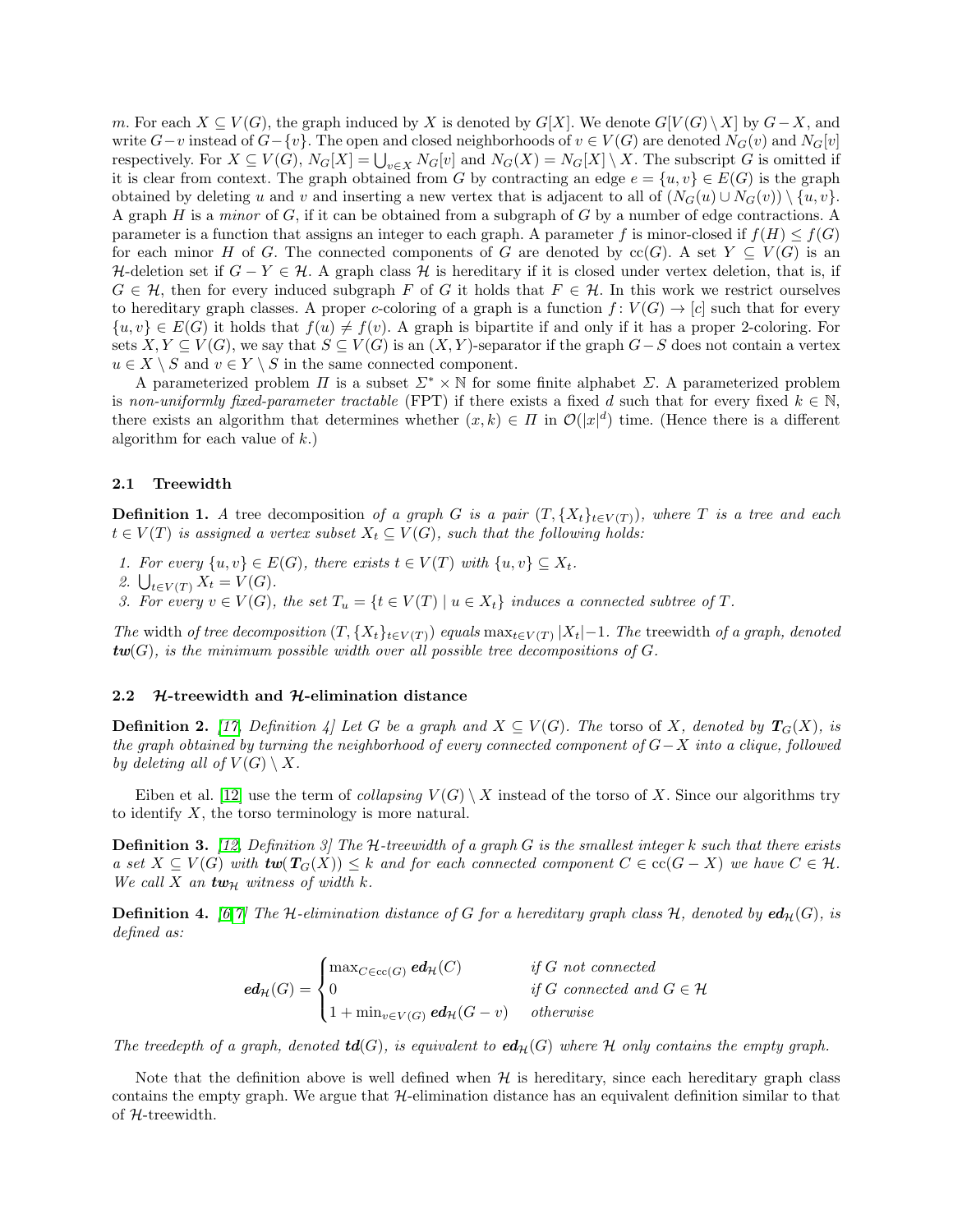**Proposition 1.** A graph has  $ed_H(G) \leq k$  if and only if there exists  $X \subseteq V(G)$  such that  $td(T_G(X)) \leq k$ and  $C \in \mathcal{H}$  for each  $C \in \text{cc}(G - X)$ .

*Proof.* For the first direction, we prove by induction on k that if G has a set  $X \subseteq V(G)$  such that  $G-X \in H$ and  $\mathbf{td}(\mathbf{T}_G(X)) \leq k$ , then  $\mathbf{ed}_{\mathcal{H}}(G) \leq k$ .

For the base case  $k = 0$ , note that  $\mathbf{td}(\mathbf{T}_G(X)) = 0$  implies that  $X = \emptyset$ , so that  $G \in \mathcal{H}$ . By Definition [4](#page-2-0) we have  $ed_{\mathcal{H}}(G) = 0 \leq k$ .

For the induction step we have  $k > 0$ . To show that  $ed_{\mathcal{H}}(G) \leq k$ , by Definition [4](#page-2-0) it suffices to prove that each  $C \in \operatorname{cc}(G)$  satisfies  $ed_{\mathcal{H}}(C) \leq k$ . Let  $X_C := C \cap X$ . If  $X_C = \emptyset$  then  $C \in \mathcal{H}$  (since  $\mathcal{H}$  is hereditary) so  $ed_{\mathcal{H}}(C) = 0 \leq k$ . In the remainder assume that  $X_C \neq \emptyset$ . Observe that  $\mathbf{T}_G(X)$  has  $\mathbf{T}_C(X_C)$  as a connected component, and that  $T_C(X_C)$  is connected since C is connected and  $X_C \subseteq C$ . By definition of **td** there exists a vertex  $x \in X_C$  such that  $\text{td}(\textbf{T}_C(X_C) - x) = \text{td}(\textbf{T}_C(X_C)) - 1$ . Let  $X'_C := X_C \setminus \{x\}$  and let  $C' := C - x$ . Note that  $\mathbf{T}_{C'}(X'_{C}) = \mathbf{T}_{C}(X_{C}) - x$ : it makes no difference whether we first turn the neighborhood of each component of  $C - X_C$  into a clique, remove  $C \setminus X_C$ , and then remove x, or whether we start from  $C' = C - x$ , turn the neighborhood of each component of  $C' - X_C'$  into a clique, and then remove  $C' \setminus X_C'$ . By induction on C' and  $X'_C$  with  $k' := \mathbf{td}(\mathbf{T}_{C'}(X'_C)) < k$ , it follows that  $\mathbf{ed}_{\mathcal{H}}(C') \leq \mathbf{td}(\mathbf{T}_{C'}(X'_C)) = \mathbf{td}(\mathbf{T}_C(X_C)) - 1 \leq$  $\text{td}(\textbf{T}_{G}(X)) - 1$ , where the last inequality follows since  $\textbf{T}_{C}(X_C)$  is a connected component of  $\textbf{T}_{G}(X)$ . By Definition [4,](#page-2-0) since C is connected we have  $ed_{\mathcal{H}}(C) \leq 1 + \min_{v \in C} ed_{\mathcal{H}}(C - v) \leq 1 + ed_{\mathcal{H}}(C - x) \leq 1 +$  $(\mathbf{td}(\mathbf{T}_G(X)) - 1) = \mathbf{td}(\mathbf{T}_G(X)) \leq k$ , which completes this direction of the proof.

For the converse direction, we prove that if  $ed_{\mathcal{H}}(G) \leq k$  then G has a vertex set X such that  $G - X \in \mathcal{H}$ and  $\text{td}(\textbf{T}_{G}(X)) \leq k$ . We use an induction on  $k + |V(G)|$ . If  $\text{ed}_{\mathcal{H}}(G) = 0$  then by Definition [4](#page-2-0) we have  $G \in \mathcal{H}$ so that  $X = \emptyset$  suffices. For the induction step we have  $ed_{\mathcal{H}}(G) > 0$ . We distinguish two cases, depending on the connectivity of G.

If G is connected, then since  $ed_{\mathcal{H}}(G) > 0$  we have  $G \notin \mathcal{H}$ . Hence by Definition [4](#page-2-0) we have  $ed_{\mathcal{H}}(G) = 1 +$  $\min_{v \in V(G)} \mathbf{ed}_{\mathcal{H}}(G-v)$ . Let x be a vertex for which equality is attained. Since  $\mathbf{ed}_{\mathcal{H}}(G-v) = \mathbf{ed}_{\mathcal{H}}(G)-1 < k$ , by induction on  $G' := G - x$  there exists a set  $X' \subseteq V(G')$  such that  $\text{td}(\textbf{T}_{G'}(X')) \leq k-1$ . Define  $X := X' \cup \{x\}$ and note that  $td(\mathbf{T}_G(X)) \leq 1 + td(\mathbf{T}_{G'}(X')) \leq 1 + (k-1)$  since the graph  $\mathbf{T}_{G'}(X')$  can be obtained from  $\mathbf{T}_G(X)$  by removing the vertex x. Hence  $\mathbf{td}(\mathbf{T}_G(X)) \leq k$ , proving the claim.

Now suppose that G is disconnected, so that  $ed_{\mathcal{H}}(G) = \max_{C \in \text{cc}(G)} ed_{\mathcal{H}}(C)$ . For each  $C \in \text{cc}(G)$  we have that  $|V(C)| < |V(G)|$  and  $ed_{\mathcal{H}}(C) \le ed_{\mathcal{H}}(G) = k$ , so we may apply the induction hypothesis to C to obtain a set  $X_C \subseteq V(C)$  such that  $td(\mathbf{T}_C(X_C)) \le ed_{\mathcal{H}}(C) \le k$ . Let  $X := \bigcup_{C \in cc(G)} X_C$ . Observe that each connected component of the graph  $T_G(X)$  is equal to  $T_C(X_C)$  for some  $C \in \text{cc}(G)$ , so that each connected component H of  $T_G(X)$  satisfies  $td(H) \leq td(T_C(X_C)) \leq k$  for some  $C \in cc(G)$ . By Definition [4,](#page-2-0) the fact that each component of  $\mathbf{T}_G(X)$  has treedepth at most k ensures  $\mathbf{td}(\mathbf{T}_G(X)) \leq k$ , which concludes the proof.  $\Box$ 

Similar to tw<sub>H</sub> witnesses, we call X an ed<sub>H</sub> witness of depth k. Since the torso operation on X turns the neighborhood of each connected component of  $G - X$  into a clique, the following note follows.

<span id="page-3-0"></span>*Note 1.* If X is a tw<sub>H</sub> witness of width  $k-1$  (respectively ed<sub>H</sub> witness of depth k), then  $|N(C)| \leq k$  for every  $C \in \operatorname{cc}(G - X)$ .

We are ready to introduce the main problem we try to solve.

| $\mathcal{H}\text{-rnewight}(\mathbf{tw}_{\mathcal{H}})$ / $\mathcal{H}\text{-ELIMINATION DISTANCE}(\mathbf{ed}_{\mathcal{H}})$ | $\textbf{Parameter: } k$ |
|---------------------------------------------------------------------------------------------------------------------------------|--------------------------|
| <b>Input:</b> A graph $G$ , an integer $k$ .                                                                                    |                          |
| <b>Question:</b> Decide whether $\mathbf{tw}_{\mathcal{H}}(G) \leq k - 1 / \mathbf{ed}_{\mathcal{H}}(G) \leq k$ .               |                          |

**Definition 5.** [\[24\]](#page-11-11) Let G be a graph and  $s, c \in \mathbb{N}$ . A partition  $(X, C, Y)$  of  $V(G)$  is an  $(s, c)$ -separation in G if:

 $-$  C is a separator, that is, no edge has one endpoint in X and one in Y,

 $-|C| \leq c, |X| \geq s, \text{ and } |Y| \geq s.$ 

A graph G is  $(s, c)$ -unbreakable if there is no  $(s, c)$ -separation in G.

<span id="page-3-1"></span>The following proposition is similar to Lemma 21 of Ganian et al. [\[17\]](#page-11-9).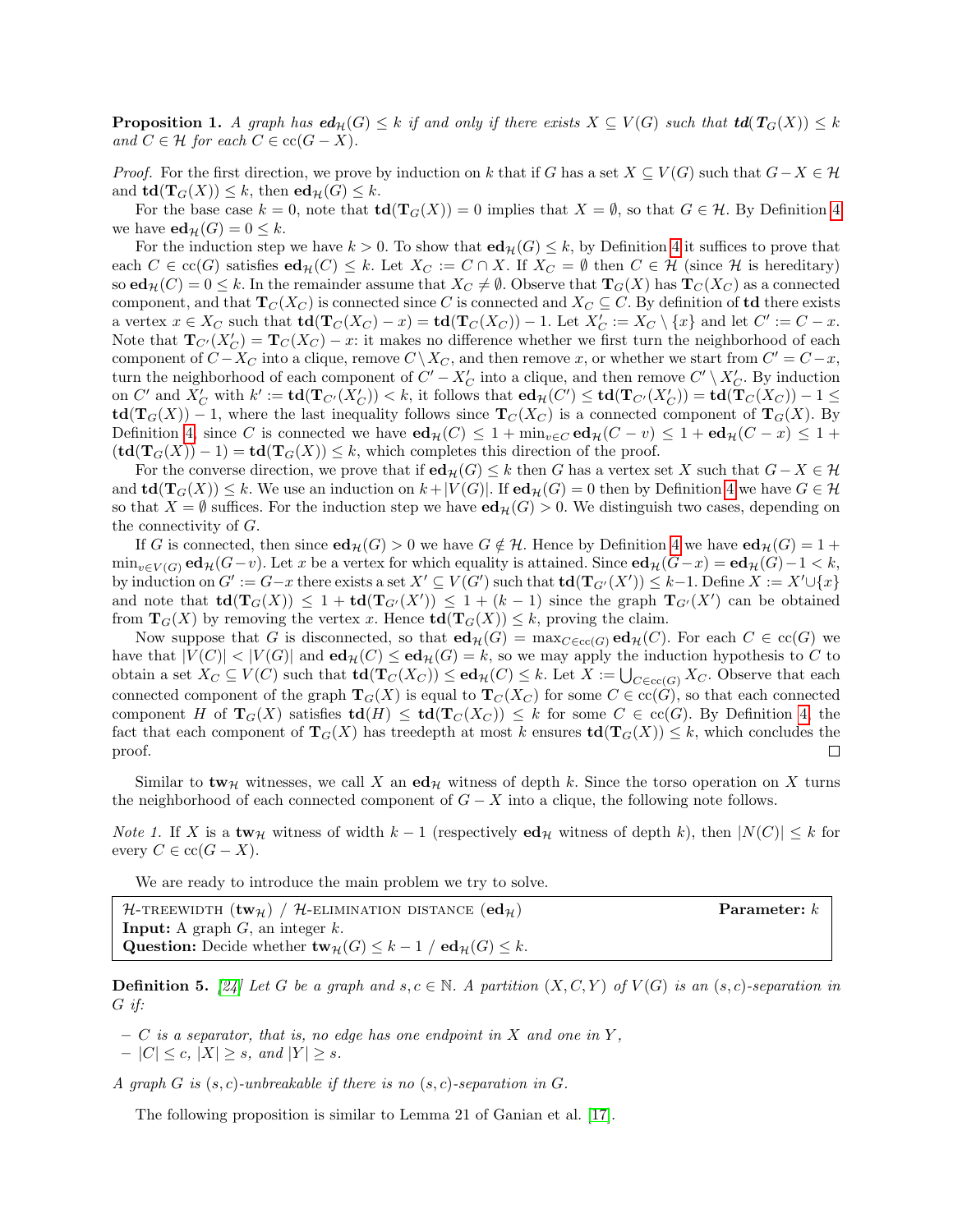**Proposition 2.** Let G be an (s, c)-unbreakable graph for  $s, c \in \mathbb{N}$  and H be a graph class such that  $tw_{\mathcal{H}}(G)$  $k-1$  (resp.  $ed_{\mathcal{H}}(G) \leq k$ ) and  $c \geq k$ . Then at least one of the following holds:

- <span id="page-4-0"></span>1.  $tw(G) \leq s + k - 1$  (resp.  $td(G) \leq s + k - 1$ ),
- <span id="page-4-1"></span>2. each  $tw_{\mathcal{H}}$  (resp. ed<sub>H</sub>) witness X of G satisfies the following:  $-G-X$  has exactly one connected component C of size at least s, and  $- |V(G) \setminus N[C]| < s \text{ and } |X| \leq s + k - 1$

*Proof.* Consider an arbitrary witness X. If all connected components of  $G-X$  have size at most  $s-1$ , then [1](#page-4-0) holds. Otherwise, let C be some component of  $G - X$  of size at least s. First observe that  $N(C) \subseteq X$  and  $|N(C)| \leq k$  by Note [1.](#page-3-0) If  $|V(G) \setminus N[C]| \geq s$ , then  $(C, N(C), V(G) \setminus N[C])$  is an  $(s, c)$ -separation as  $k \leq c$ . Since G is  $(s, c)$ -unbreakable we must have that  $|V(G) \setminus N[C]| < s$ . Since for any connected component C' of  $G - X$  besides C it holds that  $V(C') \subseteq V(G) \setminus N[C]$ , we get  $|V(C')| < s$  too. Finally note that  $X \subseteq V(G) \setminus N(C)$  and hence  $|X| \leq s + k - 1$  for any witness X and hence [2](#page-4-1) holds.  $\Box$ 

The following lemma bounds the number of small connected vertex sets with a small neighborhood. It was originally stated for connected sets of exactly b vertices with an open neighborhood of exactly f vertices.

<span id="page-4-6"></span>**Lemma 1.** [\[15,](#page-11-14) cf. Lemma 3.1] Let G be a graph. For every  $v \in V(G)$  and  $b, f \ge 0$ , the number of connected vertex sets  $B \subseteq V(G)$  such that (a)  $v \in B$ , (b)  $|B| \leq b+1$ , and (c)  $|N(B)| \leq f$  is at most  $b \cdot f \cdot {b+f \choose b}$ . Furthermore they can be enumerated in  $\mathcal{O}(n \cdot b^2 \cdot f \cdot (b+f) \cdot {b+f \choose b})$  time using polynomial space.

### 2.3 CMSO

Our exposition of CMSO roughly follows that of Lokshtanov et al. [\[24\]](#page-11-11). Monadic second order logic (MSO) is a logic that can be used to express properties of graphs. The syntax includes logical connectives such as ∨, ∧, ¬, ⇔, ⇒, and variables for single vertices, single edges, sets of vertices, and sets of edges, which can be quantified using ∀ and ∃. Furthermore there are binary relations for set membership (∈), equality of variables (=), testing whether edge e incident to vertex v ( $\text{inc}(v, e)$ ), and finally testing whether two vertices are adjacent  $(\text{adj}(u, v))$ . Counting monadic second order logic (CMSO) is an extension of MSO that includes a cardinality test  $\text{card}_{q,r}(S)$ , which is true if and only if  $|S| \equiv q \mod r$ . For a more complete introduction to CMSO we refer to the book of Courcelle and Engelfriet [\[9\]](#page-10-5).

Let  $\mathcal H$  be a graph class. We say that containment in  $\mathcal H$  is expressible in CMSO if there exists a CMSO formula  $\varphi_H$  such that for any graph G it holds that  $G \models \varphi_H$  if and only if  $G \in \mathcal{H}$ .

<span id="page-4-7"></span>**Lemma 2.** There exist CMSO-formulas with the following properties:

- <span id="page-4-2"></span>1. For any graph H, there exists a formula  $\varphi_{H-MINOR}(X)$  such that for any graph G and any  $X \subseteq V(G)$ it holds that  $(G, X) \models \varphi_{\text{H-MINOR}}(X)$  if and only if H is a minor of  $G[X]$ .
- <span id="page-4-4"></span>2. For any graph class H characterized by a finite set of forbidden induced subgraphs, there exists a formula  $\varphi_H$  such that for any graph G it holds that  $G \models \varphi_H$  if and only if graph  $G \in \mathcal{H}$ .
- <span id="page-4-5"></span>3. There exists a formula  $\varphi_{BIP}$  such that for any graph G it holds that  $G \models \varphi_{BIP}$  if and only if graph G is bipartite.
- <span id="page-4-3"></span>4. For each  $k \in \mathbb{N}$ , for each graph class H such that containment in H is CMSO expressible, and for each minor-closed parameter f, there exists a formula  $\varphi_{(k,\mathcal{H},f)}(X)$  such that for any graph G and any  $X \subseteq$  $V(G)$  we have  $(G, X) \models \varphi_{(k, \mathcal{H}, f)}(X)$  if and only if  $f(T_G(X)) \leq k$  and  $C \in \mathcal{H}$  for each  $C \in \text{cc}(G - X)$ .

Proof. For [1](#page-4-2) see for instance Corollary 1.14 [\[9\]](#page-10-5), we repeat it here as we adapt it for [4.](#page-4-3)

$$
\text{CONN}(X, V, E) = \forall Y \subseteq V((\exists u \in X : u \in Y \land \exists v \in X : v \notin Y) \Rightarrow
$$
  
\n
$$
(\exists e \in E \exists u, v \in X : \mathbf{inc}(u, e) \land \mathbf{inc}(v, e) \land u \in Y \land v \notin Y))
$$
  
\n
$$
\varphi_{\text{H-MINOR}}(X) = \exists Y_1, \dots, Y_n \subseteq X : (\bigwedge_{1 \leq i \leq n} ((\exists y : y \in Y_i) \land \text{CONN}(Y_i, V, E)))
$$
  
\n
$$
\land \bigwedge_{1 \leq i < j \leq n} \neg \exists y (y \in Y_i \land y \in Y_j) \land \bigwedge_{(i,j) \in E(H)} \exists u, v (u \in Y_i \land v \in Y_j \land \mathbf{adj}(u, v)))
$$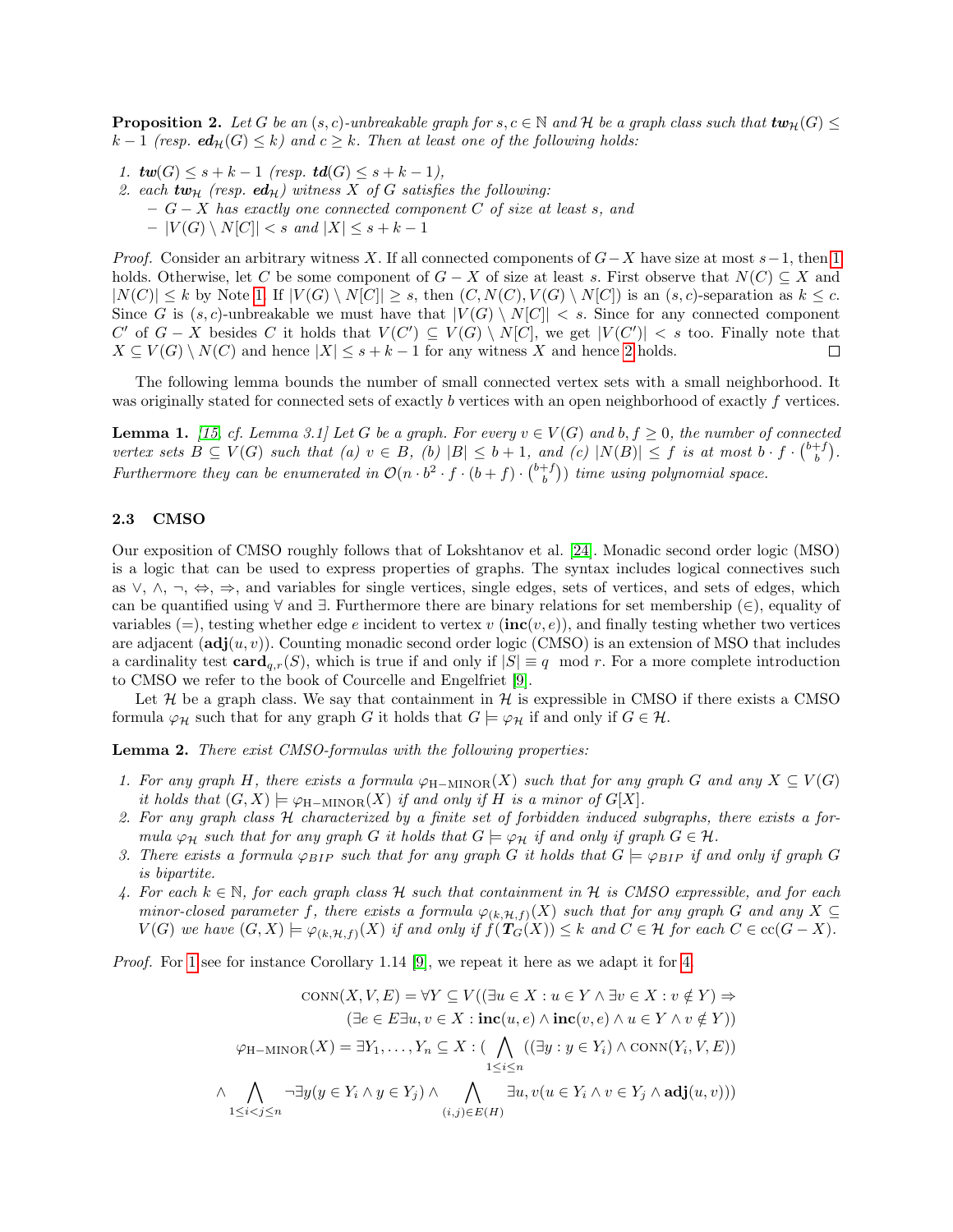For [2,](#page-4-4) let  $\mathcal{F}_{\mathcal{H}}$  be the forbidden induced subgraph characterization of H, where  $H \in \mathcal{F}_{\mathcal{H}}$  is a graph on vertex set  $[|V(H)|]$ . A formula  $\varphi_{\mathcal{H}}$  is given below and is similar to that of checking for a minor.

$$
\varphi_{\mathcal{H}} = \bigwedge_{H \in \mathcal{F}_{\mathcal{H}}} \neg \exists v_1, \dots, v_{|V(H)|} \in V(G) : (\bigwedge_{1 \leq i < j \leq |V(H)|} v_i \neq v_j \land \bigwedge_{(i,j) \in E(H)} \neg \mathbf{adj}(v_i, v_j))
$$

Since a graph is bipartite if and only if it has a proper 2-coloring, the following formula shows item [3.](#page-4-5)

PARTITION(V, 
$$
X_1, X_2
$$
) =  $\forall_{v \in V} [(v \in X_1 \land v \notin X_2) \lor (v \notin X_1 \land v \in X_2)]$ 

\nINDP(X) =  $\forall_{u,v \in X} \neg \textbf{adj}(u, v)$ 

\n $\varphi_{BIP} = \exists_{X_1, X_2 \subseteq V(G)} \text{PARTITION}(V(G), X_1, X_2) \land \text{INDP}(X_1) \land \text{INDP}(X_2)$ 

Finally for [4](#page-4-3) note that since f is minor-closed, the set of graphs F with  $f(F) \leq k$  has a finite set of forbidden minors by the Graph Minor Theorem of Robertson and Seymour. Using formula [1,](#page-4-2) we can check whether  $T_G(X)$  contains a forbidden minor. The only thing we need to change is that an edge  $\{u, v\}$  is in  $\mathbf{T}_G(X)$  if either u and v are adjacent, or if there is a path whose internal vertices are not in X.

$$
TADJ(u, v, X) = adj(u, v) \lor \exists P \subseteq V(G)(u, v \in P \land \text{Conn}(P, V, E)
$$
  

$$
\land \forall w \in P(w = u \lor w = v \lor w \notin X))
$$

Finally we can check if each connected component C of  $cc(G - X)$  is in H by going over every vertex subset and verifying that if it is connected, disjoint from X, and maximal, then it induces a graph in  $\mathcal{H}$ .  $\Box$ 

Since both treewidth and treedepth are minor-closed parameters, we note the following from the lemma above.

<span id="page-5-2"></span>*Note 2.* For each  $k \in \mathbb{N}$  and graph class H such that containment in H is CMSO-expressible, there exists a formula  $\varphi_{(k,\mathcal{H},\text{tw})}$  (respectively  $\varphi_{(k,\mathcal{H},\text{td})}$ ) such that  $(G,k)$  is a YES-instance of H-TREEWIDTH (respectively H-ELIMINATION DISTANCE) if and only if  $G \models \varphi_{(k,\mathcal{H},\text{tw})}$  (respectively  $G \models \varphi_{(k,\mathcal{H},\text{td})}$ ).

CMSO formulas can have free variables. A graph together with an evaluation of free variables is called a structure. We denote the problem of evaluating a CMSO formula  $\varphi$  on a structure by CMSO[ $\varphi$ ]. The following theorem is the main tool used to achieve our algorithms, we apply it only to formulas without free variables. The formulation is slightly different from its original form, see the appendix for details.

<span id="page-5-3"></span>**Theorem 1.** [\[24,](#page-11-11) Theorem 23] Let  $\hat{\varphi}$  be a CMSO formula. For all  $\hat{c}: \mathbb{N}_0 \to \mathbb{N}_0$ , there exists  $\hat{s}: \mathbb{N}_0 \to \mathbb{N}_0$ such that if CMSO $[\hat{\varphi}]$  parameterized by k is FPT on  $(\hat{s}(k), \hat{c}(k))$ -unbreakable structures, then CMSO $[\hat{\varphi}]$ parameterized by k is FPT on general structures.

# 3 Algorithms for computing ed<sub>H</sub> and tw<sub>H</sub>

In this section we present our algorithms. In Section [3.1](#page-5-0) we present a key lemma. In Section [3.2](#page-7-0) we use it to deal with  $H$  characterized by a finite number of forbidden induced subgraphs, and in Section [3.3](#page-7-1) we deal with bipartite graphs.

#### <span id="page-5-0"></span>3.1 Extracting witnesses from deletion sets contained in them

Our strategy for solving  $H$ -TREEWIDTH and  $H$ -ELIMINATION DISTANCE is similar to that of lemmas 9 and 10 of Ganian et al. [\[17\]](#page-11-9) and is based on Proposition [2.](#page-3-1) Given an  $(s(k), c(k))$ -unbreakable graph, either the treewidth of the graph is bounded [\(1\)](#page-4-0) and we can solve the problem directly using Courcelle's Theorem, or each witness is of bounded size and introduces some structure [\(2\)](#page-4-1).

<span id="page-5-1"></span>In the following lemma we assume we are in the latter case (hence the  $\mathbf{tw}(G) > s(k) + k$  condition) and are given some H-deletion set Y. We show that given an  $(s(k), c(k))$ -unbreakable graph, in FPT time we can find a witness X such that  $Y \subseteq X$  if such a witness exists.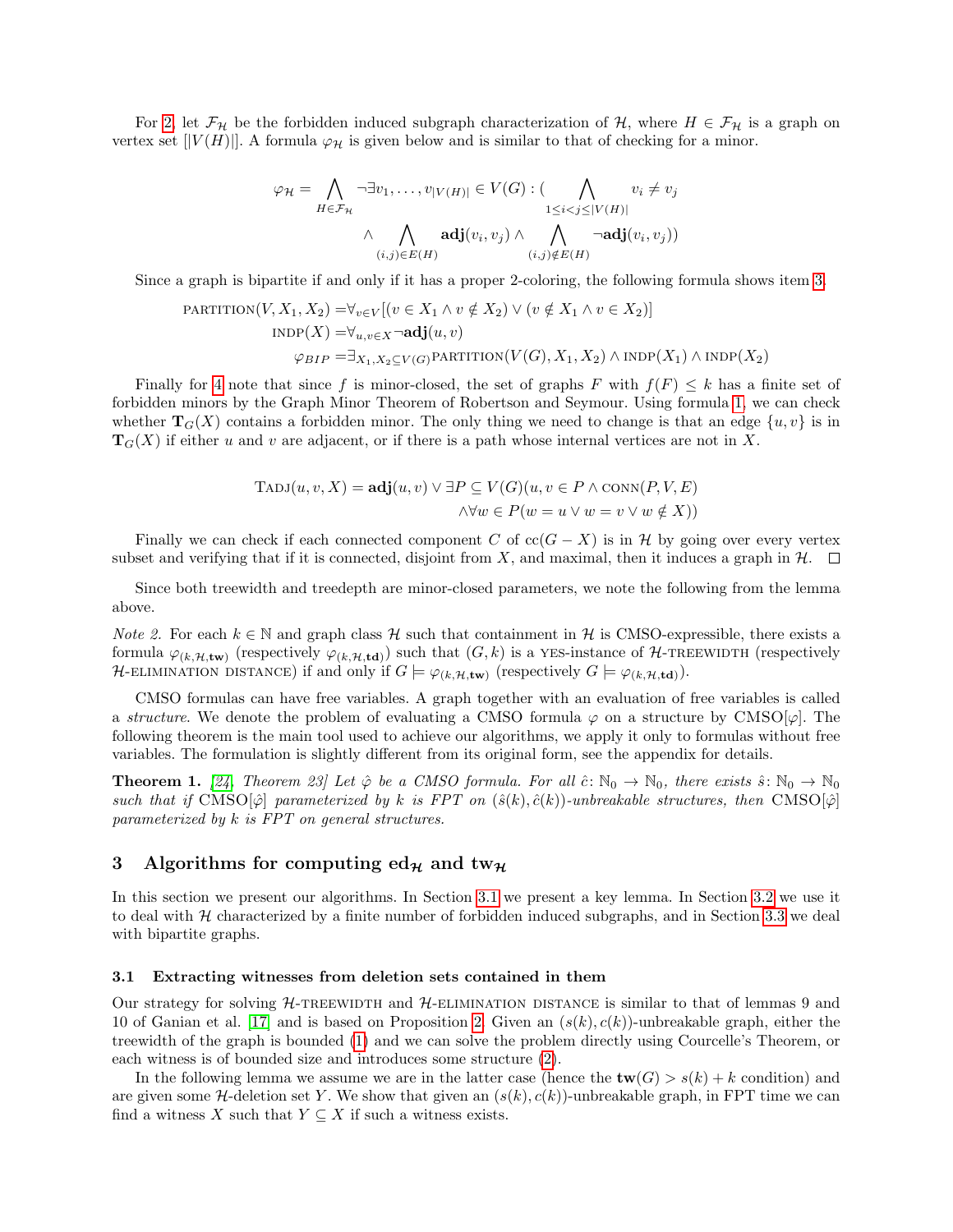**Lemma 3.** Consider some  $k \in \mathbb{N}$  and  $c: \mathbb{N} \to \mathbb{N}$  such that  $c(k) \geq k$ . Let H be a graph class such that containment in  $H$  is solvable in polynomial time. There is an algorithm that runs in FPT time that, given an  $(s(k), c(k))$ -unbreakable graph for any  $s: \mathbb{N} \to \mathbb{N}$  with  $tw(G) > s(k) + k$  and an H-deletion set Y of size at most  $s(k) + k$ , decides whether there is an  $\text{tw}_{\mathcal{H}}(G)$  witness X of width at most  $k - 1$  (respectively  $\text{ed}_{\mathcal{H}}(G)$ witness X of depth at most k) such that  $Y \subseteq X$ .

*Proof.* We refer to a witness as either being an  $\mathbf{tw}_{\mathcal{H}}$  witness of width at most  $k - 1$  or an  $\mathbf{ed}_{\mathcal{H}}$  witness of depth at most k. Given a set  $X \subseteq V(G)$ , we can verify that it is a witness by testing whether  $\text{tw}(T_G(X)) \leq$ k − 1 (respectively  $td(T<sub>G</sub>(X)) \leq k$ ) in FPT time [\[3,](#page-10-6)[28\]](#page-12-3) and verifying that each connected component  $C \in \operatorname{cc}(G - X)$  is contained in H, which can be done in polynomial time by assumption.

We show that we can find a witness if it exists, by doing the above verification for FPT many vertex subsets  $D \subseteq V(G)$ , as follows.

- 1. For each  $y \in Y$ , let  $C_y$  be the set of connected vertex sets S with  $y \in S$ ,  $|S| \le s(k)$  and  $|N(S)| \le k$ . For each  $B \subseteq Y$  with  $|B| \leq k$ , a choice tuple  $t_B$  contains an entry for each  $y \in Y \setminus B$ , where entry  $t_B[y]$  is some set  $C_y \in \mathcal{C}_y$ .
- 2. For each  $B \subseteq Y$  with  $|B| \leq k$  and each choice tuple  $t_B$ , if  $G (Y \cup \bigcup_{y \in Y \setminus B} N(t_B[y]))$  has one connected component C of size at least  $s(k)$  and  $|V(G) \setminus N[C]| < s(k)$ , apply the witness verification test to  $D = Y \cup \bigcup_{y \in Y \setminus B} N(t_B[y]) \cup Q$  for each  $Q \subseteq V(G) \setminus N[C]$ .
- 3. Return the logical or of all witness verification tests.

We argue that the algorithm runs in FPT time. Note that as  $|Y| \leq s(k) + k$ , there are at most  $\binom{s(k)+k}{k}$ choices for B. Furthermore  $\mathcal{C}_y$  can be computed in FPT time using Lemma [1,](#page-4-6) hence the number of choice tuples is also FPT many. For each choice for B and each choice tuple  $t_B$ , there are at most  $2^{s(k)}$  choices for Q. Since each vertex set can be verified to be a witness in FPT time, the running time claim follows.

Finally we argue correctness of the algorithm. Since  $\mathbf{tw}(G) > s(k) + k$  (and also  $\mathbf{td}(G) > s(k) + k$  as  $tw(G) \le td(G) - 1$ , by Proposition [2](#page-3-1) any witness X is of size at most  $s(k) + k - 1$ , the graph  $G - X$  has exactly one large connected component C of size at least  $s(k)$ , and  $|V(G) \setminus N[C]| < s(k)$ .

Suppose G has a witness that is a superset of Y. Fix some witness X of minimal cardinality with  $Y \subseteq X$ and let C be the unique component of size at least  $s(k)$  of  $G - X$ . Note that since  $C \cap X = \emptyset$ , we have  $C \cap Y = \emptyset$ .

Let  $B = N(C) \cap Y$ . By Note [1](#page-3-0) we have  $|N(C)| \leq k$ , hence the branching algorithm makes this choice for B at some point. For each  $y \in Y \setminus B$ , let  $C_y$  be the connected component of  $G-N[C]$  containing y. See Figure [1](#page-7-2) for a sketch of the situation. Since  $|V(G) \setminus N[C]| < s(k)$  and  $|N(C)| \leq k$ , we have that  $|V(C_y)| < s(k)$  and  $|N(C_y)| \leq k$ . Note that  $N(C_y) \subseteq N(C) \subseteq X$ . The branching algorithm at some point tries the choice tuple  $t_B$  where  $t_B[y] = C_y$  for each  $y \in Y \setminus B$ . Consider the set  $A = Y \cup \bigcup_{y \in Y \setminus B} N(t_B[y])$ . Note that  $A \subseteq X$  by construction.

If  $N(C) \subseteq A$ , then the single large component of  $G - A$  of size at least  $s(k)$  is exactly C. Since  $|V(G) \rangle$  $N[C]| < s(k)$ , it follows that  $X = A \cup Q$  for some  $Q \subseteq V(G) \setminus N[C]$ . It follows that the algorithm correctly identifies  $X$  in this case.

The only remaining case is  $N(C) \not\subseteq A$ . We argue that this cannot happen when witness X is of minimal cardinality. Suppose  $N(C) \nsubseteq A$  and let  $v \in N(C) \setminus A$ . Let  $Z = Y \cup \bigcup_{y \in Y \setminus B} N[C_y]$  and note that we subtract the closed neighborhoods of the components, instead of the open neighborhoods as in the definition of A. Let  $C_v^*$  be the connected component of  $G - (C \cup Z)$  that contains v. We argue that  $X \setminus C_v^*$  is a witness. Again consult Figure [1](#page-7-2) for an intuition. Note that  $C_v^* \cap Y = \emptyset$  by construction as  $Y \subseteq Z$ . Because Y is an H-deletion set, it follows that for each connected component  $C'$  in  $G - (X \setminus C_v^*)$  we have  $C' \in \mathcal{H}$ . We argue that  $N(C_v^*) \subseteq N[C]$ . First we argue that  $N(C_v^*) \cap X \subseteq N(C)$ . Indeed if any vertex in  $X \setminus (Z \cup N(C))$  was adjacent to  $C_v^*$ , the vertex itself would belong to  $C_v^*$ . If any vertex  $z \in Z \setminus N(C)$  was adjacent to  $w \in C_v^*$ , then either  $w \in N(C)$  and hence  $w \in N(C_y)$  for some  $y \in Y$  and hence  $w \in Z$ , or  $w \in C_v^* \setminus N(C)$  and  $w \in C_y$  for some  $y \in Y$  and hence  $w \in Z$ ; in both cases we contradict  $w \in C_v^*$ . Similar arguments show that  $N(C_v^*) \setminus X \subseteq C$ . Since  $N(C_v^*) \subseteq N[C]$  and v is adjacent to at least one vertex in C as  $v \in N(C)$ , it follows that  $C\cup C_v^*$  is a connected component of  $G-(X\setminus C_v^*)$  with  $N(C\cup C_v^*)\subseteq N(C)$ . Therefore  $\mathbf{T}_G(X\setminus C_v^*)$  is an induced subgraph of  $T_G(X)$ . We conclude that  $X \setminus C_v^*$  is a witness. Since X was assumed to be of minimal cardinality, we arrive at a contradiction and hence  $A \supseteq N(C)$ .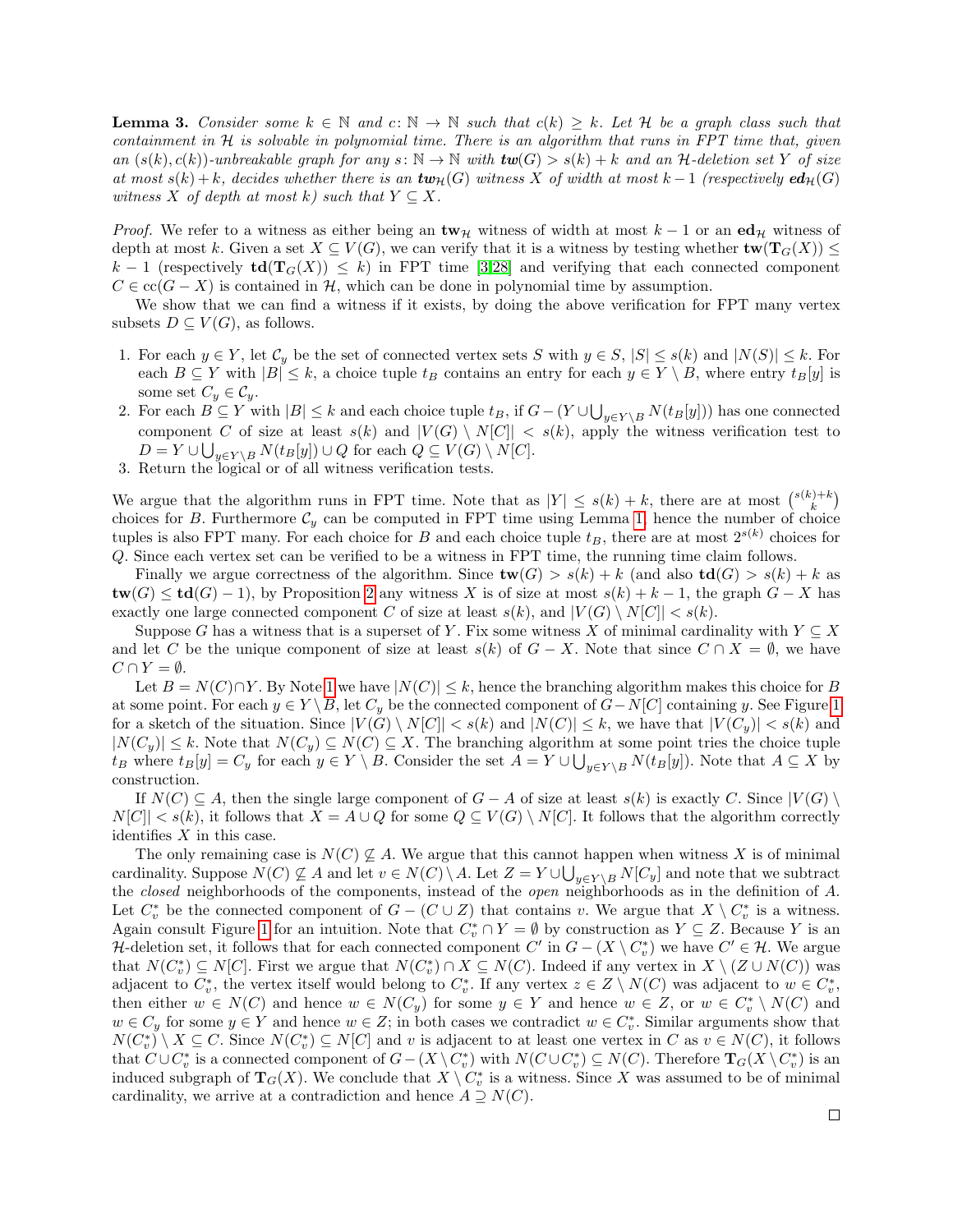

<span id="page-7-2"></span>Fig. 1. Situation sketch of Lemma [3.](#page-5-1) The set X in grey denotes a witness and the set C is the single large component of  $G - X$ .

#### <span id="page-7-0"></span>3.2 Classes  $H$  with finitely many forbidden induced subgraphs

<span id="page-7-3"></span>**Theorem 2.** Let  $H$  be a graph class characterized by a finite set of forbidden induced subgraphs. Then  $H$ -TREEWIDTH and  $H$ -ELIMINATION DISTANCE are non-uniformly fixed-parameter tractable.

*Proof.* By Lemma [2](#page-5-2) containment in  $H$  is CMSO expressible, therefore by Note 2 there exists a formula  $\varphi_{(k,\mathcal{H},f)}$  for each  $f \in \{\text{tw},\text{td}\}\$  such that an instance  $(G,k)$  of H-TREEWIDTH (respectively H-ELIMINATION DISTANCE) is a YES-instance if and only if  $G \models \varphi_{(k,\mathcal{H},f)}$ . Furthermore, containment in H is polynomial time solvable, as we can verify that a graph does not contain any of the finitely many forbidden induced subgraphs.

We argue that both problems are in FPT when the input graph G is  $(s(k), k)$ -unbreakable for any  $s: \mathbb{N} \to \mathbb{N}$ . If  $\text{tw}(G) \leq s(k) + k$ , we solve the problems directly using Courcelle's Theorem [\[8\]](#page-10-7) using  $\varphi_{(k,\mathcal{H},f)}$ . Otherwise by Proposition [2](#page-3-1) each witness X is of size at most  $s(k) + k - 1$ . We can enumerate all minimal H-deletion sets Y of size at most  $s(k) + k - 1$  in FPT time by finding a forbidden induced subgraph and branching in all finitely many ways of destroying it. Since any witness X is an  $H$ -deletion set, for some  $Y \in \mathcal{Y}$ we have  $Y \subseteq X$ . Hence we solve the problem by calling Lemma [3](#page-5-1) for each  $Y \in \mathcal{Y}$ . Applying Theorem [1](#page-5-3) concludes the proof.  $\Box$ 

Using known characterizations by a finite number of forbidden induced subgraphs (cf. [\[5\]](#page-10-8)) we obtain the following corollary to Theorem [2.](#page-7-3)

**Corollary 1.** Let H be set of graphs that are either (1) cliques, (2) claw-free, (3) of degree at most d for fixed d, (4) cographs, or (5) split graphs. H-TREEWIDTH and H-ELIMINATION DISTANCE are non-uniformly fixed-parameter tractable.

#### <span id="page-7-1"></span>3.3 Bipartite graphs

We use shorthand bip to denote the class of bipartite graphs. The problem of deleting  $k$  vertices to obtain a bipartite graph is better known as the ODD CYCLE TRANSVERSAL (OCT) problem. The problem was shown to be FPT for the first time by Reed et al. [\[27\]](#page-12-2). We use some of their ingredients to show the following.

Lemma 4. The bip-TREEWIDTH and bip-ELIMINATION DISTANCE problems are non-uniformly fixed-parameter tractable.

Proof. By Lemma [2](#page-4-7) containment in the class of bipartite graphs is CMSO expressible, therefore by Note [2](#page-5-2) there exists a formula  $\varphi_{(k,\text{bip},f)}$  for each  $f \in \{\text{tw},\text{td}\}\$  such that an instance  $(G,k)$  of bip-TREEWIDTH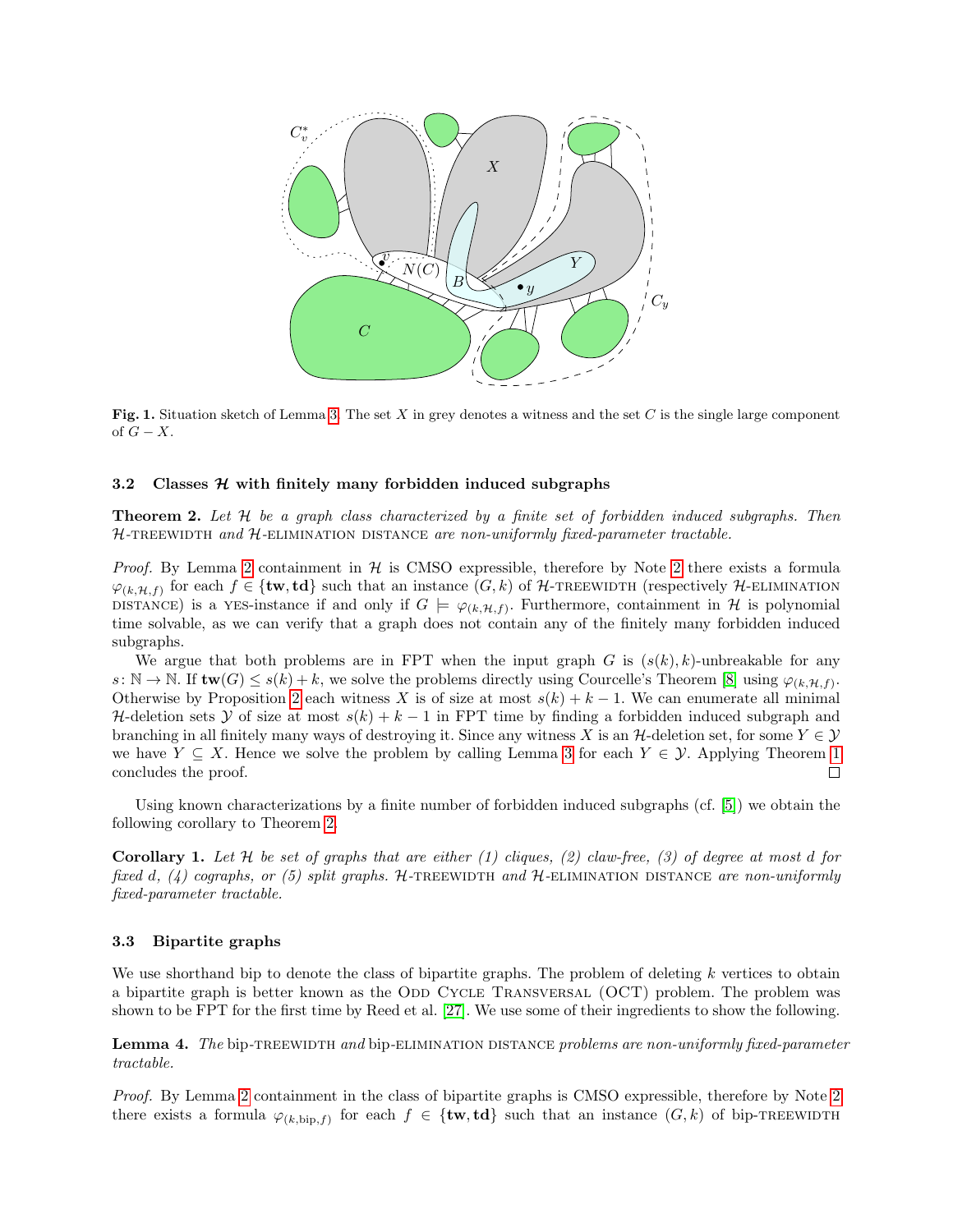(respectively bip-ELIMINATION DISTANCE) is a YES-instance if and only if  $G \models \varphi_{(k,\text{bip},f)}$ . We argue that both problems are FPT in  $(s(k), 2k)$ -unbreakable graphs for any  $s: \mathbb{N} \to \mathbb{N}$ . Note that the theorem then follows by Theorem [1.](#page-5-3)

Let G be an  $(s(k), 2k)$ -unbreakable graph. As before, we use the term witness to either refer to an  $\mathbf{tw}_{\mathcal{H}}$ witness of width at most  $k-1$  or an  $ed_{\mathcal{H}}$  witness of depth at most k, depending on the problem being solved. We first test whether  $\mathbf{tw}(G) \leq s(k) + k$ , in FPT time [\[3\]](#page-10-6). If so, then we can solve the problems directly using Courcelle's Theorem [\[8\]](#page-10-7) using  $\varphi_{(k,\text{bip},f)}$ . Otherwise by Proposition [2](#page-3-1) the size of each witness in G is at most  $s(k) + k - 1$ , and for each witness X there is a unique connected component of  $G - X$  of at least  $s(k)$ vertices, henceforth called the *large component*. We use a two-step process to find an odd cycle transversal that is a subset of some witness (if a witness exists), so that we may invoke Lemma [3](#page-5-1) to find a witness.

For a witness  $X^*$  in G and an odd cycle transversal W of G, we say that a partition  $(W_L, W_I)$  of W is weakly consistent with  $X^*$  if for the unique large component C of  $G - X^*$  we have that  $W \cap C = W_L$ ,  $|W_L| \leq k$ , and  $W \subseteq C \cup X^*$ . An odd cycle transversal W is *strongly consistent* with  $X^*$  if  $W \subseteq X^*$ .

The following claim encapsulates the connection between odd cycle transversals and separators that forms the key of the iterative-compression algorithm for OCT due to Reed, Smith, and Vetta [\[27\]](#page-12-2).

<span id="page-8-0"></span>*Claim 1.* For each partitioned OCT  $W = (W_L, W_I)$  of G, for each partition of  $W_L = W_{L,1} \cup W_{L,2}$  into two independent sets, for each proper 2-coloring c of  $G - W$ , we have the following equivalence for each  $X \subseteq$  $V(G) \setminus W$ : the graph  $(G - W_I) - X$  has a proper 2-coloring with  $W_{L,1}$  color 1 and  $W_{L,2}$  color 2 if and only if the set X separates A from R in the graph  $G - W$ , with:

$$
A = (N_{G-W_I}(W_{L,1}) \cap c^{-1}(1)) \cup (N_{G-W_I}(W_{L,2}) \cap c^{-1}(2))
$$
  

$$
R = (N_{G-W_I}(W_{L,1}) \cap c^{-1}(2)) \cup (N_{G-W_I}(W_{L,2}) \cap c^{-1}(1)).
$$

Observe that  $c^{-1}(i) \subseteq V(G - W)$  for each  $i \in [2]$ , so that  $A \cup R \subseteq V(G - W)$ , and that the separator X is allowed to intersect  $A \cup R$ .

*Proof.* (⇒) Suppose that  $(G-W_I) - X$  has a proper 2-coloring with  $W_{L,1}$  color 1 and  $W_{L,2}$  color 2. Suppose for a contradiction that X is not an  $(A, R)$ -separator in  $G-W$ , that is, in  $(G-W)-X$  there is a connected component H simultaneously containing a vertex  $a \in A$  and a vertex  $r \in R$ . Note that H is also a connected subgraph of  $G - W$  and therefore bipartite, which means that if  $|V(H)| \geq 2$  there is a unique partition of H into two independent sets, so that  $H$  has exactly two proper 2-colorings depending on which independent set is called color 1 and which is called color 2. Note that if  $|V(H)| = 1$ , the fact that H has exactly two proper 2-colorings is trivial. It follows that any proper 2-coloring of H either coincides with the 2-coloring c of  $G - W$ , or is such that every vertex gets the opposite of its current color under c.

The fact that  $a \in A$  means by definition that either we have  $c(a) = 1$  and a is adjacent to a vertex of  $W_{L,1}$ , or  $c(a) = 2$  and a is adjacent to a vertex of  $W_2$ . In either case, it shows that in any proper 2-coloring of  $(G - W_I) - X$  in which  $W_{L,1}$  gets color 1 and  $W_{L,2}$  gets color 2, the color of a must be different from its color under c. By an analogous argument, the fact that  $r \in R$  means that in any proper 2-coloring of  $(G - W_I) - X$  in which  $W_{L,1}$  gets color 1 and  $W_{L,2}$  gets color 2, the color of r must be identical to its color under c.

Since a and r belong to the same connected subgraph H of  $(G - W_I) - X$ , in any proper 2-coloring they either both change their color compared to  $c$ , or both keep their color compared to  $c$ . This is a contradiction to the fact that a changed color and r remained of the same color.

 $(\Leftarrow)$  For the converse, consider a set X that separates A from R in  $G - W$ . We construct a proper 2coloring c' of  $(G-W_I) - X$  in which  $W_{L,1}$  gets color 1 and  $W_{L,2}$  gets color 2, as follows. Let  $c'(v \in W_{L,1}) = 1$ and  $c'(v \in W_{L,2}) = 2$ . For each connected component of  $(G - W) - X$  that contains a vertex from R, let its coloring under c' be identical to its coloring under c. For each connected component of  $(G - W) - X$ that contains no vertex from  $R$ , let its coloring under  $c'$  be the opposite of its coloring under  $c$ . Since  $c$  was a proper coloring, there are no color conflicts among vertices of  $(G - W) - X$ . Since both  $W_{L,1}$  and  $W_{L,2}$ are independent sets, there are no color conflicts among  $W_{L,1}$  or among  $W_{L,2}$ . It remains to verify that each edge connecting  $W_L$  to a vertex of  $(G - W) - X$  is properly colored. But this follows from our construction: all neighbors of  $W_{L,1}$  with color 1 under c belong to A and therefore have their coloring swapped to 2 in c'; similarly all neighbors of  $W_{L,2}$  with color 2 under c belong to A and have their coloring swapped to 1 in c'. Finally, neighbors of  $W_{L,1}$  with color 2 in c belong to R and therefore have the same color 2 in c', and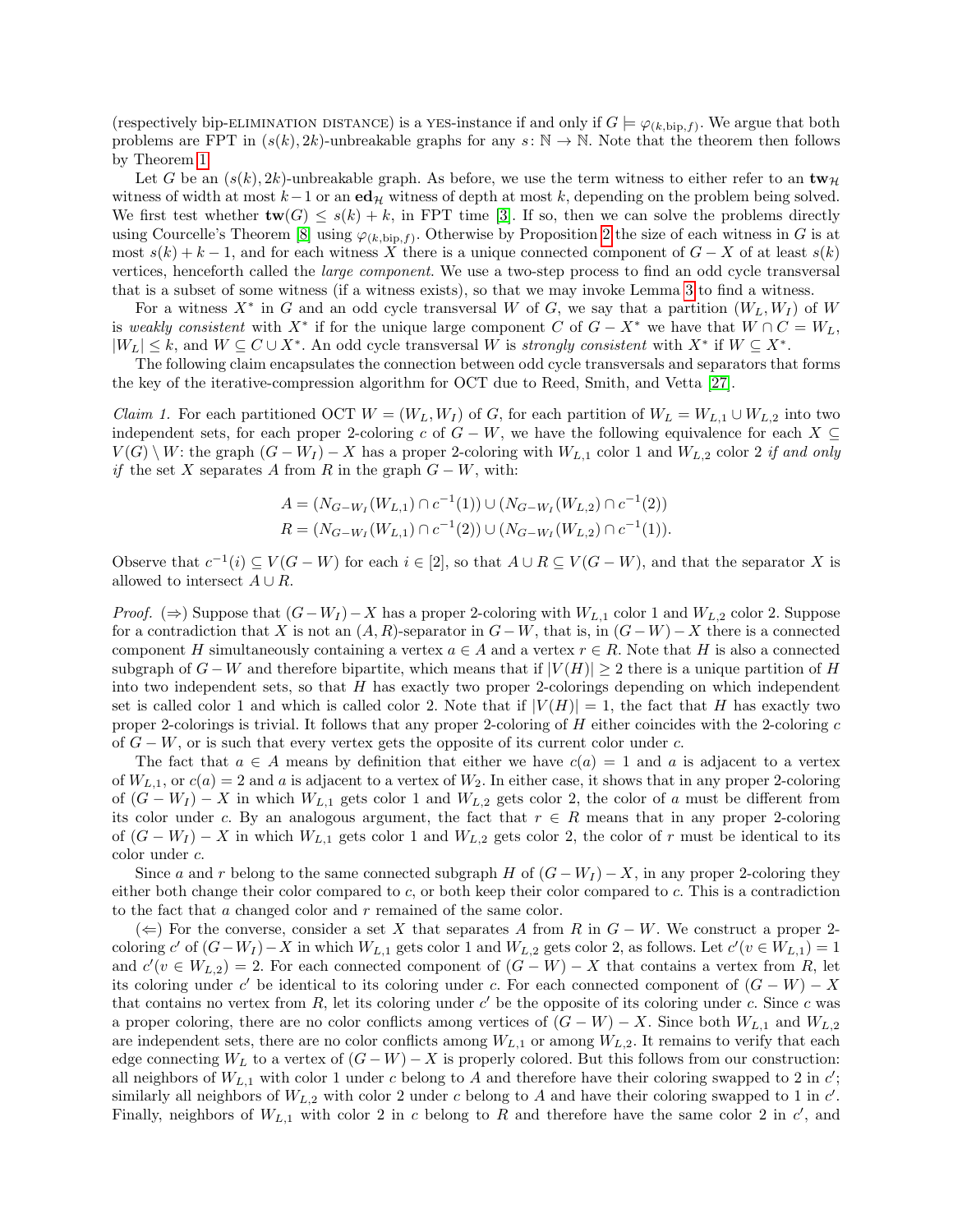neighbors of  $W_{L,2}$  with color 1 in c belong to R and have the same color 1 in c', ensuring these edges are properly colored as well. y

The next two claims show that certain types of OCTs can be computed efficiently in the  $(s(k), 2k)$ unbreakable input graph G.

<span id="page-9-0"></span>*Claim 2.* There is an FPT algorithm that outputs a list of partitioned OCTs in  $G$  with the guarantee that for each witness  $X$ , there is a partitioned OCT on the list that is weakly consistent with  $X$ .

Proof. The algorithm proceeds as follows.

- 1. Initialize an empty list W. Compute a minimum cardinality odd cycle transversal  $W \subseteq V(G)$  of size at most  $s(k) + k - 1$ . If no such OCT exists, return the empty list.
- 2. For each  $y \in V(G)$ , let  $C_y$  be the set of connected vertex sets S with  $y \in S$ ,  $|S| \le s(k)$  and  $|N(S)| \le k$ . For each partition  $P = (W_L, W_I, W_R)$  of W, a choice tuple  $t_P$  contains an entry for each  $y \in W_R$ , where entry  $t_P[y]$  is some set  $C_y \in C_y$ .
- 3. For each partition  $P = (W_L, W_I, W_R)$  of W and each choice tuple  $t_P$ , if  $(W \setminus W_R) \cup \bigcup_{y \in W_R} N(t_P[y])$  is an OCT, then add  $(W_L, W_I \cup \bigcup_{y \in W_R} N(t_P[y]))$  to W.
- 4. Return the list W.

We argue the running time of the steps described above. The first step can be done in time  $\mathcal{O}^*(3^{s(k)+k})$  [\[27,](#page-12-2)[10\]](#page-11-0). For each  $y \in V(G)$ , computing  $C_y$  is in FPT by [1.](#page-4-6) Since there are  $3^{s(k)+k-1}$  possible partitions P and FPT many choice tuples  $t_P$ , the running time follows. To see the correctness of the algorithm, first note that each partition in the output is an OCT by construction. All that is left to show is the output guarantee. Consider some witness X and C be the unique large component of  $G - X$ . Let  $P = (W_L, W_I, W_R)$  be the partition such that  $W \cap C = W_L$ ,  $W \cap X = W_I$ , and  $W_R \subseteq V(G) \setminus (X \cup C)$ . To see that  $|W_L| \leq k$ , observe that if this was not the case we would obtain a smaller OCT by taking  $(W \setminus W_L) \cup N(C)$ , contradicting W has minimum cardinality. For each  $y \in W_R$ , let  $C_y$  be the connected component of  $G - X$  containing y. Note that  $|C_y| \leq s(k)$  by Proposition [2](#page-3-1) and  $|N(C_y)| \leq k$  by Note [1.](#page-3-0) Therefore for some choice tuple  $t_P$  we have  $t_P[y] = C_y$  for each  $y \in W_R$ . It follows that  $(W_L, W_I \cup \bigcup_{y \in W_R} N(t_P[y]))$  that is contained in the list satisfies the output requirement for witness  $X$ .

<span id="page-9-1"></span>*Claim 3.* There is an FPT algorithm that, given a partitioned OCT that is weakly consistent with some (unknown) witness X in G, outputs a list of OCTs in G such that at least one is strongly consistent with X.

*Proof.* Let  $(W_L, W_I)$  be the given partitioned OCT, where  $W_L \cup W_I = W$ . If  $|W| > s(k) + k - 1$ , then no witness is strongly consistent with W by Proposition [2,](#page-3-1) hence we may assume  $|W| \leq s(k) + k - 1$ .

- 1. Initialize an empty list W. For each  $y \in V(G)$ , let  $\mathcal{C}_y$  be the set of connected vertex sets S with  $y \in S$ ,  $|S| \leq s(k)$  and  $|N(S)| \leq 2k$ .
- 2. Let  $c^*$  be an arbitrary proper 2-coloring of  $G W$  and let  $B_i^* = (c^*)^{-1}(i)$  for each  $i \in [2]$ .
- 3. For each partition  $(W_1, W_2)$  of  $W_L$ , let  $B_1 = N(W_2) \setminus W$  and  $B_2 = N(W_1) \setminus W$ . Let  $A = (B_1 \cap B_2^*) \cup$  $(B_2 \cap B_1^*)$  and  $R = (B_1 \cap B_1^*) \cup (B_2 \cap B_2^*)$ .
- 4. For each choice  $Q \in \{A, R\}$  with  $|Q| \leq s(k) + k$ , for each  $D \subseteq Q$  with  $|D| \leq k$ , choice tuple  $t_{Q,D}$  has an entry for each  $y \in Q \setminus D$ , where entry  $t_{Q,D}[y]$  is some vertex set  $C_y \in C_y$ .
- 5. For each choice  $Q \in \{A, R\}$  with  $|Q| \leq s(k) + k$ , for each  $D \subseteq Q$  with  $|D| \leq k$ , and for each choice tuple  $t_{Q,D}$ , add  $(W \cup D \cup \bigcup_{y \in Q \setminus D} N(t_{Q,D}[y])) \setminus W_L$  to W in case it is an OCT.
- 6. Return the list  $W$ .

The running time follows from Lemma [1](#page-4-6) and the fact that there are FPT many choices for  $(W_1, W_2)$ , D, and tuple  $t_{Q,D}$ . We argue the correctness of the algorithm. Note that each set in the output list is an OCT by construction. Consider some witness X with  $(W_L, W_I)$  weakly consistent with X and let C be the unique large component of  $G - X$ , which is bipartite by definition of witness. Let  $Y \subseteq X$  be an OCT of G with  $W_I \subseteq Y$  and  $Y \subseteq W_I \cup N(C)$ . Note that such an OCT Y exists as  $W' = (W \setminus W_L) \cup N(C)$  is such an OCT. Let  $c: V(G) \setminus Y \to [2]$  be a proper 2-coloring of  $G - Y$ . For some partition  $(W_1, W_2)$  of  $W_L$  we have  $W_i \subseteq c^{-1}(i)$  for each  $i \in [2]$ . Note that since  $W \setminus W_L = W_I$ , we have that  $|W' \setminus W_I| \leq k$ .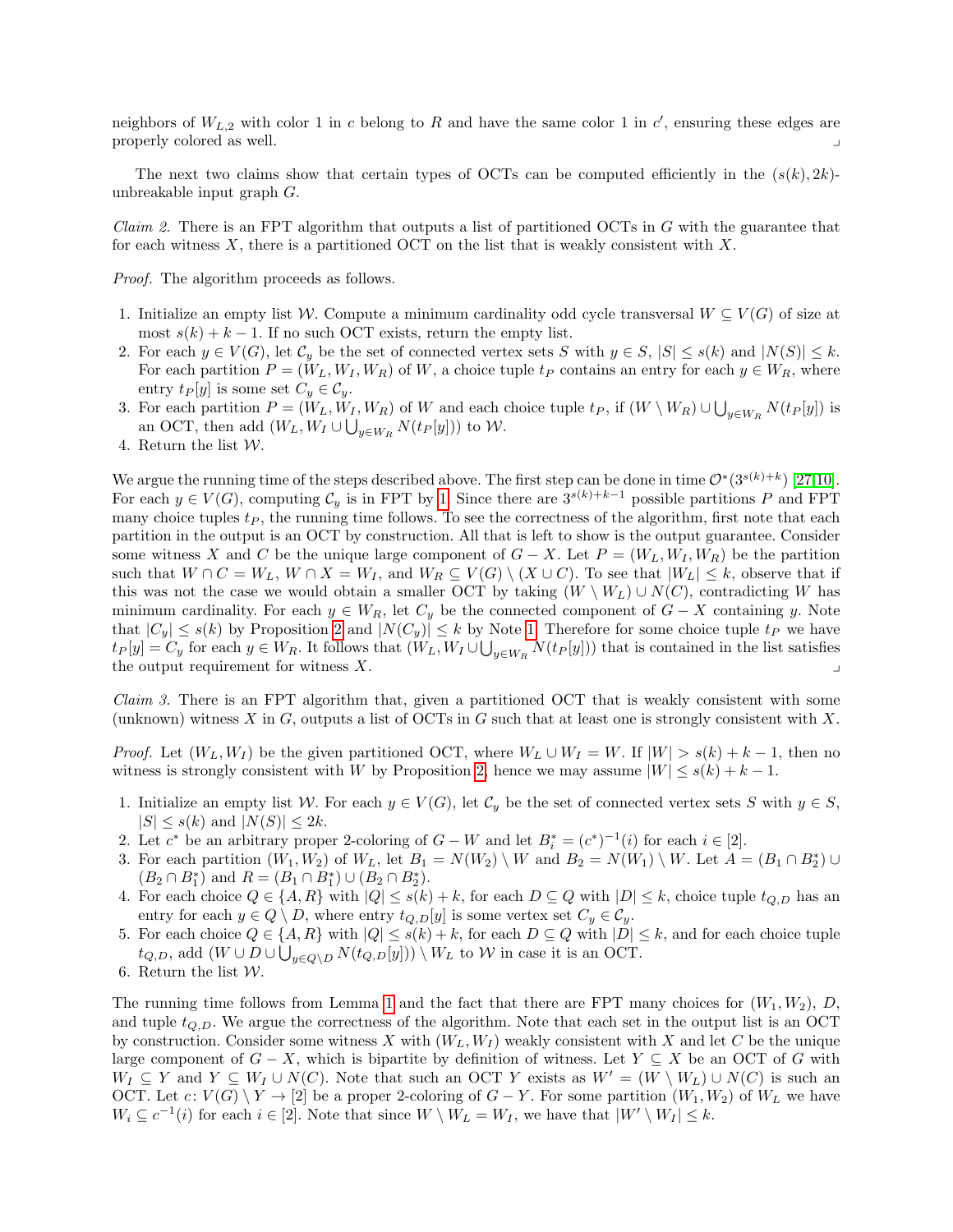By Claim [1,](#page-8-0) it follows that  $Y \setminus W_I \subseteq N(C)$  separates A and R in  $G - W$ . Note that  $B_i \subseteq N[C]$  for each  $i \in [2]$  since  $W_L \subseteq C$ , therefore  $A \subseteq N[C]$  and  $R \subseteq N[C]$ . Observe that  $W_L \cup N(C)$  is an  $(A, R)$ -separator of size at most 2k in G. Therefore, since G is  $(s(k), 2k)$ -unbreakable, it follows that at least one of the two sides has size at most  $s(k)$  after deleting  $W_L \cup N(C)$ . Let  $Q \in \{A, R\}$  be the small side, the algorithm tries this choice as  $|Q| \leq s(k) + k$  is satisfied. Let  $D = N(C) \cap Q$ . For each  $y \in Q \setminus D$ , let  $C_y$  be the connected component of  $G - (N(C) \cup W_L)$  containing y. Note that  $|C_y| \leq s(k)$  and  $|N(C_y)| \leq 2k$ . Let the choice tuple  $t_{Q,D}$  be such that  $t_{Q,D}[y] = C_y$  for each  $y \in Q \setminus D$ . Observe that  $(D \cup \bigcup_{y \in Q \setminus D} N(t_{Q,D}[y])) \setminus W_L \subseteq N(C)$ is an  $(A, R)$ -separator in  $G - W$ . Therefore  $(W_I \cup D \cup \bigcup_{y \in Q \setminus D} N(t_{Q,D}[y])) \setminus W_L$  is an OCT by Claim [1](#page-8-0) contained in  $X$ , concluding the proof.

With the two claims above, we can solve the problem as follows. Compute a list of partitions  $W$  using Claim [2](#page-9-0) and use each  $W \in \mathcal{W}$  as input to Claim [3.](#page-9-1) Using the output U of Claim [3,](#page-9-1) call Lemma [3](#page-5-1) for each  $U \in \mathcal{U}$ . By the output guarantee of the claims, for each witness X we call the lemma with  $U \subseteq X$  at some point, thus solving the problem.  $\Box$ 

## 4 Conclusion

We have shown that  $H$ -elimination distance and  $H$ -treewidth are non-uniformly fixed-parameter tractable for  $\mathcal H$  being the class of bipartite graphs, and whenever  $\mathcal H$  is defined by a finite set of forbidden induced subgraphs. An obvious direction for further research is extending this to other graph classes. While the algorithms presented here solve the decision variant of the problem, by self-reduction they can be used to identify a witness if one exists. The main observation driving such a self-reduction is the following: if  $\text{tw}_{\mathcal{H}}(G) \leq k$ , then for an arbitrary  $v \in V(G)$  there exists a  $\text{tw}_{\mathcal{H}}(G)$ -witness that contains v if and only the graph  $G'$  obtained from G by inserting a minimal forbidden induced subgraph into  $H$  and identifying one of its vertices with v, still satisfies  $\text{tw}_{\mathcal{H}}(G') \leq k$ . Hence an iterative process can identify all vertices of a witness in this way.

While we have focused on the established notions of  $\mathbf{tw}_{\mathcal{H}}$  and  $\mathbf{ed}_{\mathcal{H}}$ , the ideas presented here can be generalized using minor-closed graph parameters  $f$  other than treewidth and treedepth. As long as  $f$  can attain arbitrarily large values, implying its value on a clique grows with the size of the clique, and  $H$  is characterized by a finite set of forbidden induced subgraphs, we believe our approach can be generalized to answer questions of the form: does G have an H-deletion set X for which  $f(\mathbf{T}_G(X)) \leq k$ ?

### References

- <span id="page-10-4"></span>1. Akanksha Agrawal, Lawqueen Kanesh, Fahad Panolan, M. S. Ramanujan, and Saket Saurabh. An FPT algorithm for elimination distance to bounded degree graphs. In Proceedings of the 38th International Symposium on Theoretical Aspects of Computer Science, STACS 2021, 2021. [doi:10.4230/LIPIcs.STACS.2021.50](https://doi.org/10.4230/LIPIcs.STACS.2021.50).
- <span id="page-10-3"></span>2. Akanksha Agrawal and M. S. Ramanujan. On the parameterized complexity of clique elimination distance. In Yixin Cao and Marcin Pilipczuk, editors, 15th International Symposium on Parameterized and Exact Computation, IPEC 2020, December 14-18, 2020, Hong Kong, China (Virtual Conference), volume 180 of LIPIcs, pages 1:1-1:13. Schloss Dagstuhl - Leibniz-Zentrum für Informatik, 2020. [doi:10.4230/LIPIcs.IPEC.2020.1](https://doi.org/10.4230/LIPIcs.IPEC.2020.1).
- <span id="page-10-6"></span>3. Hans L. Bodlaender. A linear-time algorithm for finding tree-decompositions of small treewidth. SIAM J.  $Comput., 25(6):1305-1317, 1996.$  [doi:10.1137/S0097539793251219](https://doi.org/10.1137/S0097539793251219).
- <span id="page-10-0"></span>4. Hans L. Bodlaender and Arie M. C. A. Koster. Combinatorial optimization on graphs of bounded treewidth.  $Comput. J., 51(3):255-269, 2008. doi:10.1093/comjnl/bxm037.$  $Comput. J., 51(3):255-269, 2008. doi:10.1093/comjnl/bxm037.$  $Comput. J., 51(3):255-269, 2008. doi:10.1093/comjnl/bxm037.$
- <span id="page-10-8"></span>5. Andreas Brandstädt, Van Bang Le, and Jeremy P. Spinrad. Graph classes: a survey. Society for Industrial and Applied Mathematics, Philadelphia, PA, USA, 1999.
- <span id="page-10-1"></span>6. Jannis Bulian and Anuj Dawar. Graph isomorphism parameterized by elimination distance to bounded degree. Algorithmica, 75(2):363–382, 2016. [doi:10.1007/s00453-015-0045-3](https://doi.org/10.1007/s00453-015-0045-3).
- <span id="page-10-2"></span>7. Jannis Bulian and Anuj Dawar. Fixed-parameter tractable distances to sparse graph classes. Algorithmica, 79(1):139–158, 2017. [doi:10.1007/s00453-016-0235-7](https://doi.org/10.1007/s00453-016-0235-7).
- <span id="page-10-7"></span>8. Bruno Courcelle. The monadic second-order logic of graphs. i. recognizable sets of finite graphs. Inf. Comput., 85(1):12–75, 1990. [doi:10.1016/0890-5401\(90\)90043-H](https://doi.org/10.1016/0890-5401(90)90043-H).
- <span id="page-10-5"></span>9. Bruno Courcelle and Joost Engelfriet. Graph Structure and Monadic Second-Order Logic: A Language-Theoretic Approach. Encyclopedia of Mathematics and its Applications. Cambridge University Press, 2012. [doi:10.1017/](https://doi.org/10.1017/CBO9780511977619) [CBO9780511977619](https://doi.org/10.1017/CBO9780511977619).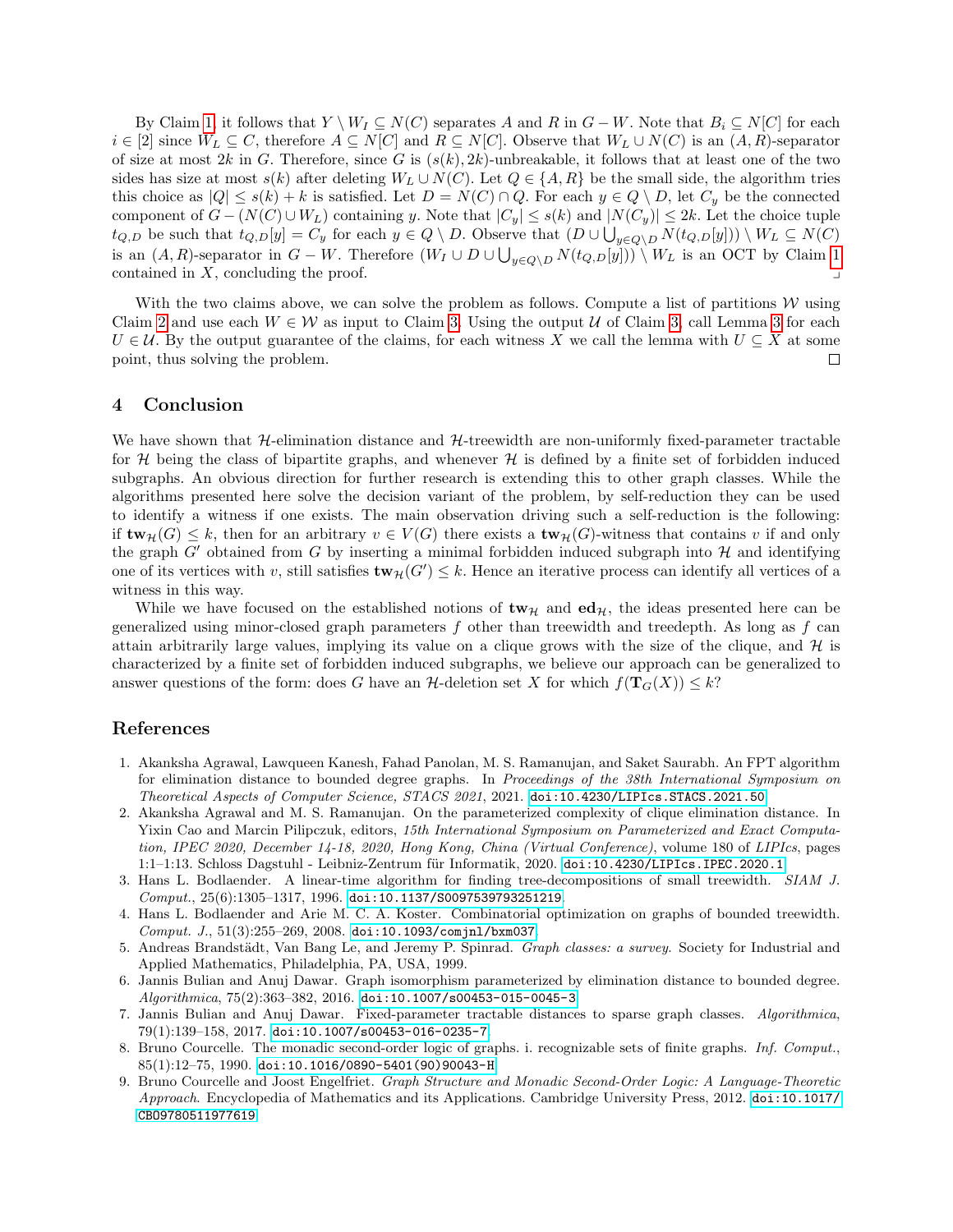- <span id="page-11-0"></span>10. Marek Cygan, Fedor V. Fomin, Lukasz Kowalik, Daniel Lokshtanov, D´aniel Marx, Marcin Pilipczuk, Michal Pilipczuk, and Saket Saurabh. *Parameterized Algorithms*. Springer, 2015. [doi:10.1007/978-3-319-21275-3](https://doi.org/10.1007/978-3-319-21275-3).
- <span id="page-11-1"></span>11. Rodney G. Downey and Michael R. Fellows. Fundamentals of Parameterized Complexity. Texts in Computer Science. Springer, 2013. [doi:10.1007/978-1-4471-5559-1](https://doi.org/10.1007/978-1-4471-5559-1).
- <span id="page-11-7"></span>12. Eduard Eiben, Robert Ganian, Thekla Hamm, and O-joung Kwon. Measuring what matters: A hybrid approach to dynamic programming with treewidth. In Peter Rossmanith, Pinar Heggernes, and Joost-Pieter Katoen, editors, 44th International Symposium on Mathematical Foundations of Computer Science, MFCS 2019, August 26-30, 2019, Aachen, Germany, volume 138 of LIPIcs, pages 42:1-42:15. Schloss Dagstuhl - Leibniz-Zentrum für Informatik, 2019. [doi:10.4230/LIPIcs.MFCS.2019.42](https://doi.org/10.4230/LIPIcs.MFCS.2019.42).
- <span id="page-11-5"></span>13. Michael R. Fellows, Daniel Lokshtanov, Neeldhara Misra, Frances A. Rosamond, and Saket Saurabh. Graph layout problems parameterized by vertex cover. In Seok-Hee Hong, Hiroshi Nagamochi, and Takuro Fukunaga, editors, Algorithms and Computation, 19th International Symposium, ISAAC 2008, Gold Coast, Australia, December 15-17, 2008. Proceedings, volume 5369 of Lecture Notes in Computer Science, pages 294–305. Springer, 2008. [doi:10.1007/978-3-540-92182-0\\\_28](https://doi.org/10.1007/978-3-540-92182-0_28).
- <span id="page-11-6"></span>14. Till Fluschnik, Rolf Niedermeier, Carsten Schubert, and Philipp Zschoche. Multistage s-t path: Confronting similarity with dissimilarity in temporal graphs. In Yixin Cao, Siu-Wing Cheng, and Minming Li, editors, 31st International Symposium on Algorithms and Computation, ISAAC 2020, December 14-18, 2020, Hong Kong, China (Virtual Conference), volume 181 of LIPIcs, pages 43:1-43:16. Schloss Dagstuhl - Leibniz-Zentrum für Informatik, 2020. [doi:10.4230/LIPIcs.ISAAC.2020.43](https://doi.org/10.4230/LIPIcs.ISAAC.2020.43).
- <span id="page-11-14"></span>15. Fedor V. Fomin and Yngve Villanger. Treewidth computation and extremal combinatorics. Comb., 32(3):289–308, 2012. [doi:10.1007/s00493-012-2536-z](https://doi.org/10.1007/s00493-012-2536-z).
- <span id="page-11-8"></span>16. Robert Ganian, Sebastian Ordyniak, and Stefan Szeider. A join-based hybrid parameter for constraint satisfaction. In Thomas Schiex and Simon de Givry, editors, Principles and Practice of Constraint Programming - 25th International Conference, CP 2019, Stamford, CT, USA, September 30 - October 4, 2019, Proceedings, volume 11802 of Lecture Notes in Computer Science, pages 195–212. Springer, 2019. [doi:10.1007/978-3-030-30048-7\\\_12](https://doi.org/10.1007/978-3-030-30048-7_12).
- <span id="page-11-9"></span>17. Robert Ganian, M. S. Ramanujan, and Stefan Szeider. Combining treewidth and backdoors for CSP. In Heribert Vollmer and Brigitte Vallée, editors, 34th Symposium on Theoretical Aspects of Computer Science, STACS 2017, March 8-11, 2017, Hannover, Germany, volume 66 of LIPIcs, pages 36:1-36:17. Schloss Dagstuhl - LeibnizZentrum für Informatik, 2017. [doi:10.4230/LIPIcs.STACS.2017.36](https://doi.org/10.4230/LIPIcs.STACS.2017.36).
- <span id="page-11-2"></span>18. Jiong Guo, Falk Hüffner, and Rolf Niedermeier. A structural view on parameterizing problems: Distance from triviality. In Rodney G. Downey, Michael R. Fellows, and Frank K. H. A. Dehne, editors, Parameterized and Exact Computation, First International Workshop, IWPEC 2004, Bergen, Norway, September 14- 17, 2004, Proceedings, volume 3162 of Lecture Notes in Computer Science, pages 162–173. Springer, 2004. [doi:10.1007/978-3-540-28639-4\\\_15](https://doi.org/10.1007/978-3-540-28639-4_15).
- <span id="page-11-12"></span>19. Eva-Maria C. Hols, Stefan Kratsch, and Astrid Pieterse. Elimination distances, blocking sets, and kernels for vertex cover. In Christophe Paul and Markus Bläser, editors, 37th International Symposium on Theoretical Aspects of Computer Science, STACS 2020, March 10-13, 2020, Montpellier, France, volume 154 of LIPIcs, pages 36:1–36:14. Schloss Dagstuhl - Leibniz-Zentrum für Informatik, 2020. [doi:10.4230/LIPIcs.STACS.2020.36](https://doi.org/10.4230/LIPIcs.STACS.2020.36).
- <span id="page-11-4"></span>20. Bart M. P. Jansen and Hans L. Bodlaender. Vertex cover kernelization revisited - upper and lower bounds for a refined parameter. Theory Comput. Syst., 53(2):263–299, 2013. [doi:10.1007/s00224-012-9393-4](https://doi.org/10.1007/s00224-012-9393-4).
- <span id="page-11-13"></span>21. Bart M.P. Jansen, Jari J. H. de Kroon, and Michał Włodarczyk. Vertex deletion parameterized by elimination distance. In Proceedings of the 53rd Annual ACM SIGACT Symposium on Theory of Computing, STOC 2021, 2021. To appear.
- <span id="page-11-3"></span>22. Stefan Kratsch and Pascal Schweitzer. Isomorphism for graphs of bounded feedback vertex set number. In Haim Kaplan, editor, Algorithm Theory - SWAT 2010, 12th Scandinavian Symposium and Workshops on Algorithm Theory, Bergen, Norway, June 21-23, 2010. Proceedings, volume 6139 of Lecture Notes in Computer Science, pages 81–92. Springer, 2010. [doi:10.1007/978-3-642-13731-0\\\_9](https://doi.org/10.1007/978-3-642-13731-0_9).
- <span id="page-11-10"></span>23. Alexander Lindermayr, Sebastian Siebertz, and Alexandre Vigny. Elimination distance to bounded degree on planar graphs. In Javier Esparza and Daniel Král', editors, 45th International Symposium on Mathematical Foundations of Computer Science, MFCS 2020, August 24-28, 2020, Prague, Czech Republic, volume 170 of LIPIcs, pages 65:1–65:12. Schloss Dagstuhl - Leibniz-Zentrum für Informatik, 2020. [doi:10.4230/LIPIcs.MFCS.](https://doi.org/10.4230/LIPIcs.MFCS.2020.65) [2020.65](https://doi.org/10.4230/LIPIcs.MFCS.2020.65).
- <span id="page-11-11"></span>24. Daniel Lokshtanov, M. S. Ramanujan, Saket Saurabh, and Meirav Zehavi. Reducing CMSO model checking to highly connected graphs. In Ioannis Chatzigiannakis, Christos Kaklamanis, Dániel Marx, and Donald Sannella, editors, 45th International Colloquium on Automata, Languages, and Programming, ICALP 2018, July 9-13, 2018, Praque, Czech Republic, volume 107 of LIPIcs, pages 135:1–135:14. Schloss Dagstuhl - Leibniz-Zentrum für Informatik, 2018. [doi:10.4230/LIPIcs.ICALP.2018.135](https://doi.org/10.4230/LIPIcs.ICALP.2018.135).
- <span id="page-11-15"></span>25. Daniel Lokshtanov, M. S. Ramanujan, Saket Saurabh, and Meirav Zehavi. Reducing CMSO model checking to highly connected graphs.  $CoRR$ , abs/1802.01453, 2018. URL: <http://arxiv.org/abs/1802.01453>, [arXiv:](http://arxiv.org/abs/1802.01453) [1802.01453](http://arxiv.org/abs/1802.01453).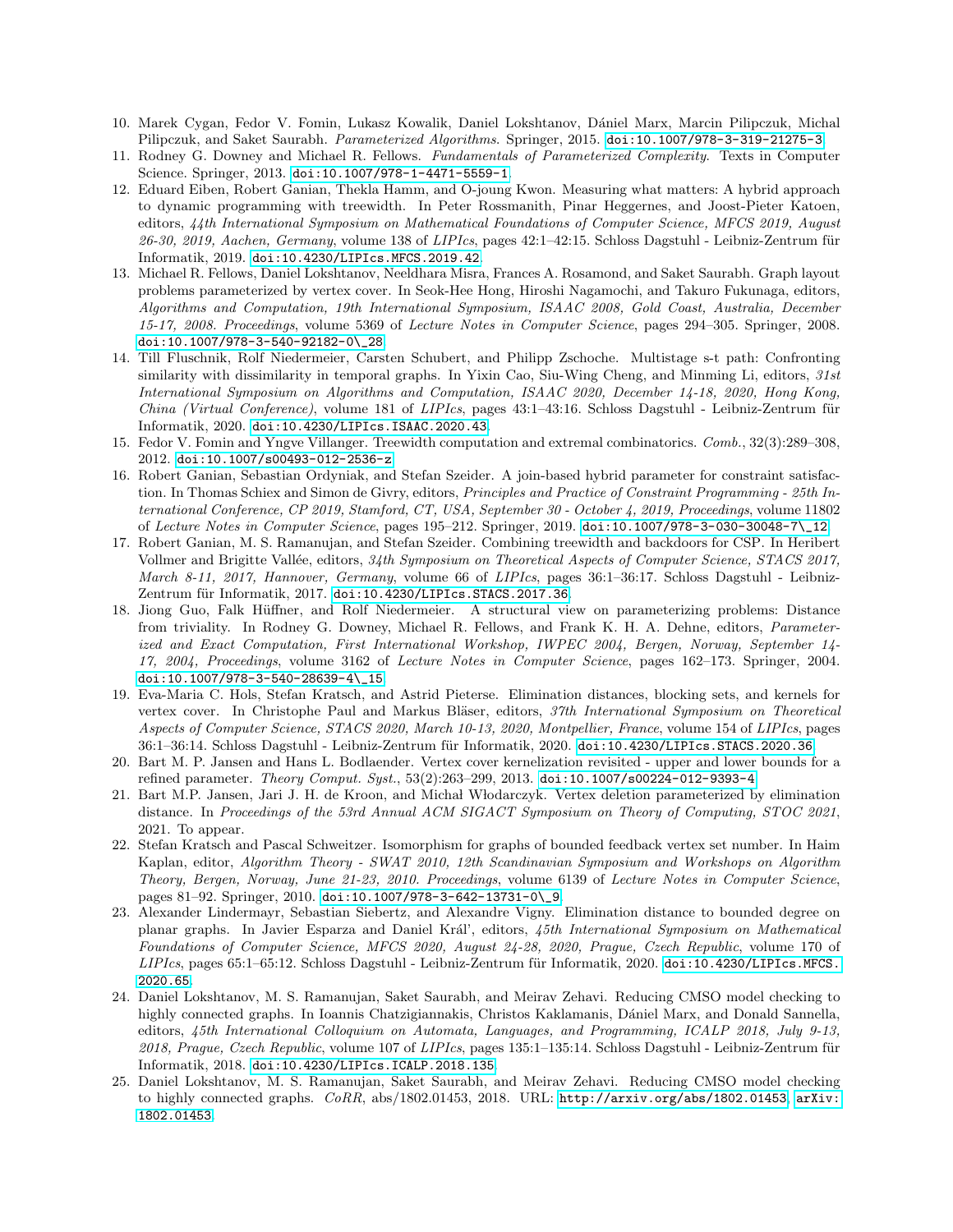- <span id="page-12-0"></span>26. Jaroslav Nesetril and Patrice Ossona de Mendez. Sparsity - Graphs, Structures, and Algorithms, volume 28 of Algorithms and combinatorics. Springer, 2012. [doi:10.1007/978-3-642-27875-4](https://doi.org/10.1007/978-3-642-27875-4).
- <span id="page-12-2"></span>27. Bruce A. Reed, Kaleigh Smith, and Adrian Vetta. Finding odd cycle transversals. Oper. Res. Lett., 32(4):299–301, 2004. [doi:10.1016/j.orl.2003.10.009](https://doi.org/10.1016/j.orl.2003.10.009).
- <span id="page-12-3"></span>28. Felix Reidl, Peter Rossmanith, Fernando Sánchez Villaamil, and Somnath Sikdar. A faster parameterized algorithm for treedepth. In Javier Esparza, Pierre Fraigniaud, Thore Husfeldt, and Elias Koutsoupias, editors, Automata, Languages, and Programming - 41st International Colloquium, ICALP 2014, Copenhagen, Denmark, July 8-11, 2014, Proceedings, Part I, volume 8572 of Lecture Notes in Computer Science, pages 931–942. Springer, 2014. [doi:10.1007/978-3-662-43948-7\\\_77](https://doi.org/10.1007/978-3-662-43948-7_77).
- <span id="page-12-1"></span>29. Neil Robertson and Paul D. Seymour. Graph minors .xiii. the disjoint paths problem. J. Comb. Theory, Ser. B, 63(1):65–110, 1995. [doi:10.1006/jctb.1995.1006](https://doi.org/10.1006/jctb.1995.1006).